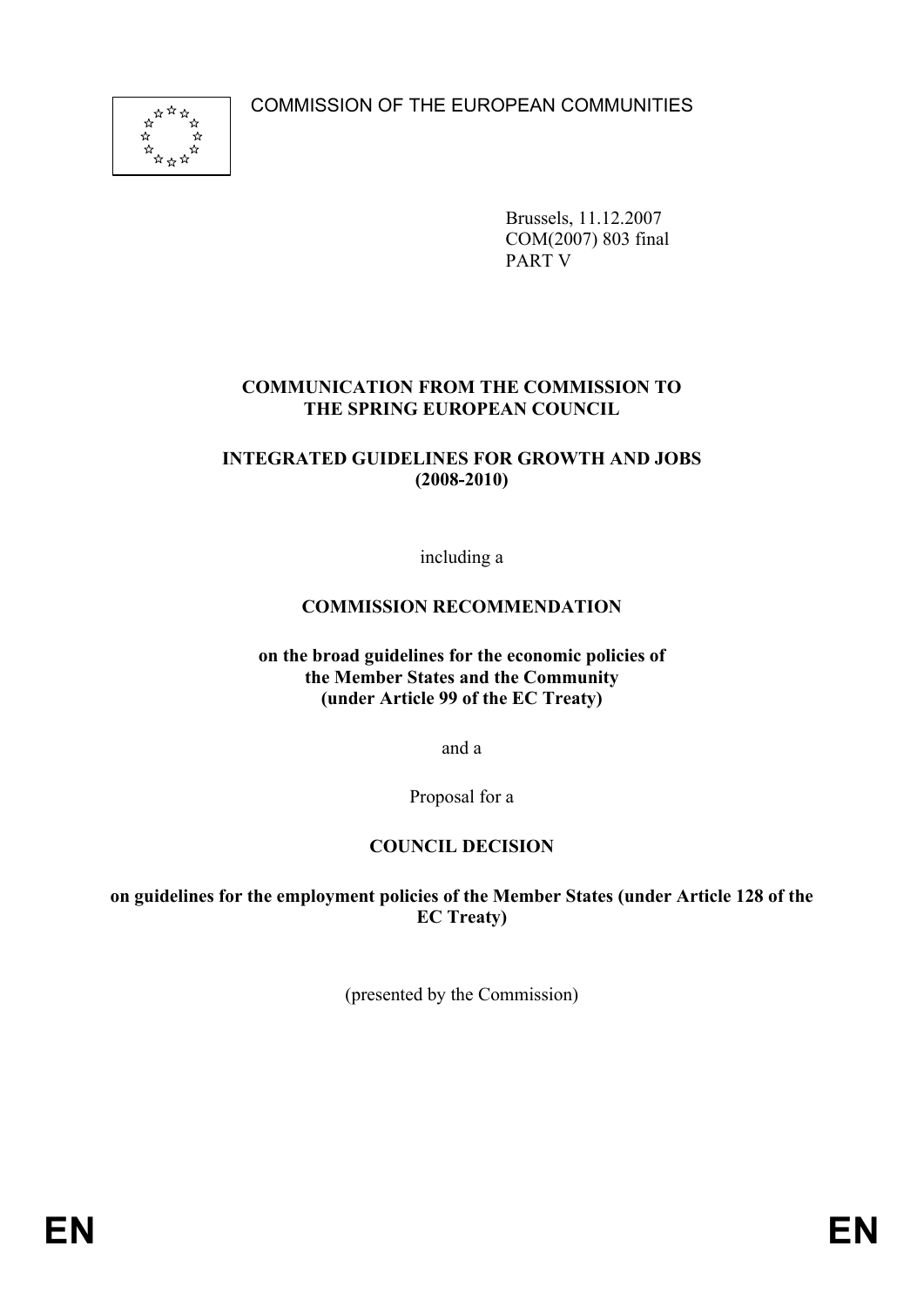# **TABLE OF CONTENTS**

| Part 1 - Commission Recommendation on the Broad Economic Policy Guidelines (2005- |                                                                                    |
|-----------------------------------------------------------------------------------|------------------------------------------------------------------------------------|
|                                                                                   |                                                                                    |
| A.1                                                                               | Macroeconomic policies creating the conditions for more growth and jobs  8         |
| A.2                                                                               |                                                                                    |
|                                                                                   |                                                                                    |
| B.1                                                                               |                                                                                    |
| B.2                                                                               |                                                                                    |
|                                                                                   |                                                                                    |
|                                                                                   |                                                                                    |
| 1.                                                                                | Attract and retain more people in employment, increase labour supply and modernise |
| 2.                                                                                |                                                                                    |
| 3.                                                                                | Increase investment in human capital through better education and skills 32        |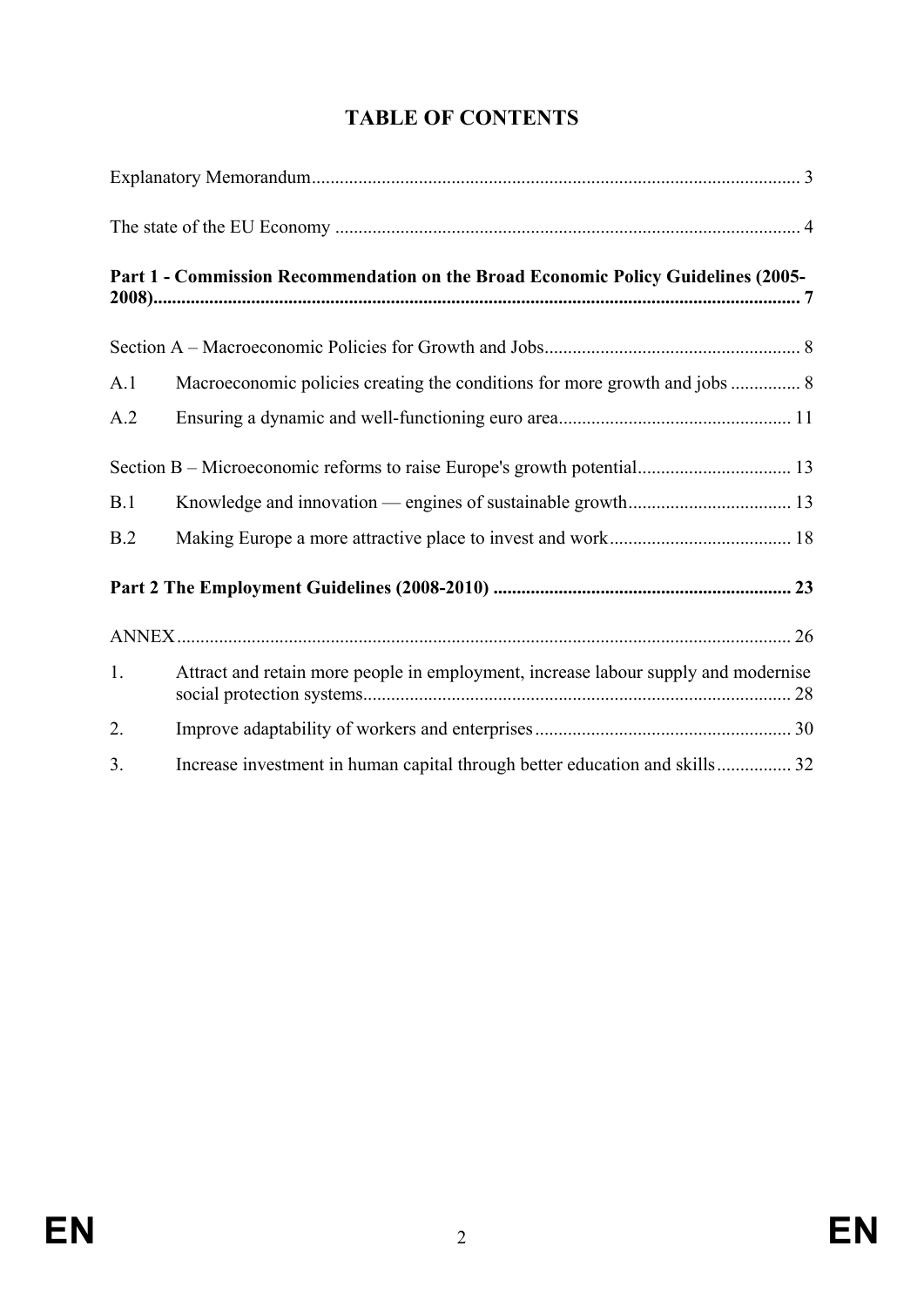# **EXPLANATORY MEMORANDUM**

In the Spring Council in 2005, Heads of State and Government renewed the Lisbon Strategy and placed its focus on growth and jobs. They organised the Lisbon Strategy around threeyear cycles, whilst strengthening ownership and accountability by clearly distinguishing between reforms which should be undertaken by Member States and those for which the Community should take the lead. As one of the instruments to implement the Strategy, the Council approved a set of integrated guidelines and adopted the necessary legal instruments based on Articles 99 and 128 of the Treaty. These guidelines are meant to guide Member States, as they implement national reforms, through their National Reform Programmes (NRP). The integrated guidelines will expire at the end of the first three-year cycle, and will therefore need to be renewed for the next cycle. The re-launch of the Lisbon Strategy in Spring 2005 put Europe back on track to create sustainable growth and jobs.

During the first cycle of the renewed Lisbon Strategy (2005-2008) Member States have stepped up the implementation of structural reforms, although the pace and intensity differs between them. Whilst most of the upturn of the EU economy is due to cyclical factors, Lisbon-type reforms have helped increase the growth potential of Member States' economies. They have also helped to make the European economy more resilient in dealing with external shocks, such as higher energy and commodity prices and currency fluctuations. Further integration of Member States economies and alignment of business cycles, especially in the euro area, will allow for a monetary policy geared better to Member States needs.

Viewed as a whole, therefore, the strategy has helped to speed up the pace of reform, helping Member States to implement sometimes difficult but necessary change to address the challenges of globalisation. The new governance of the Lisbon Strategy, with its emphasis on partnership between the European and the Member States level, has proved its worth. An independent evaluation of the Integrated Guidelines concluded that they constitute a comprehensive and open framework which accommodates the essential policy developments related to growth and employment in Europe. The evaluation also concluded that stakeholders wish to focus on implementation, as the guidelines remain relevant. The integrated guidelines, hence, are fulfilling their role and thus do not require revision.

However, more remains to be done to prepare the EU and its Member States for globalisation and to strengthen the foundations for economic success in the medium- to longer term. At the same time they need to keep pace with fast changing social realities (longer working lives, increasingly diverse family structures, new patterns of mobility and diversity) The EU must better adapt its existing policies and instruments, but also build upon new policies such as the Globalisation Adjustment Fund, in order to better respond to the legitimate concerns of people adversely affected by changes in trade patterns and by economic and social change. The goal of making the EU a dynamic, competitive, knowledge based society remains essential. Within this framework, an even higher priority needs to be given to the social dimension, flexicurity policies, energy and climate change and to education and skills as elements to modernise European markets, promote innovation and ensure new opportunities for citizens in a knowledge society. The Lisbon toolbox is already bringing the different strands of policy together to offer a more comprehensive vision of how the EU and Member States can work in harness to tackle the complex issues facing Europe today. The common objective during the next cycle should be to use the Lisbon instruments, including the country-specific recommendations as adopted by Council in 2007 linked to the integrated guidelines, to full effect in order to speed up the effective delivery of outstanding reforms.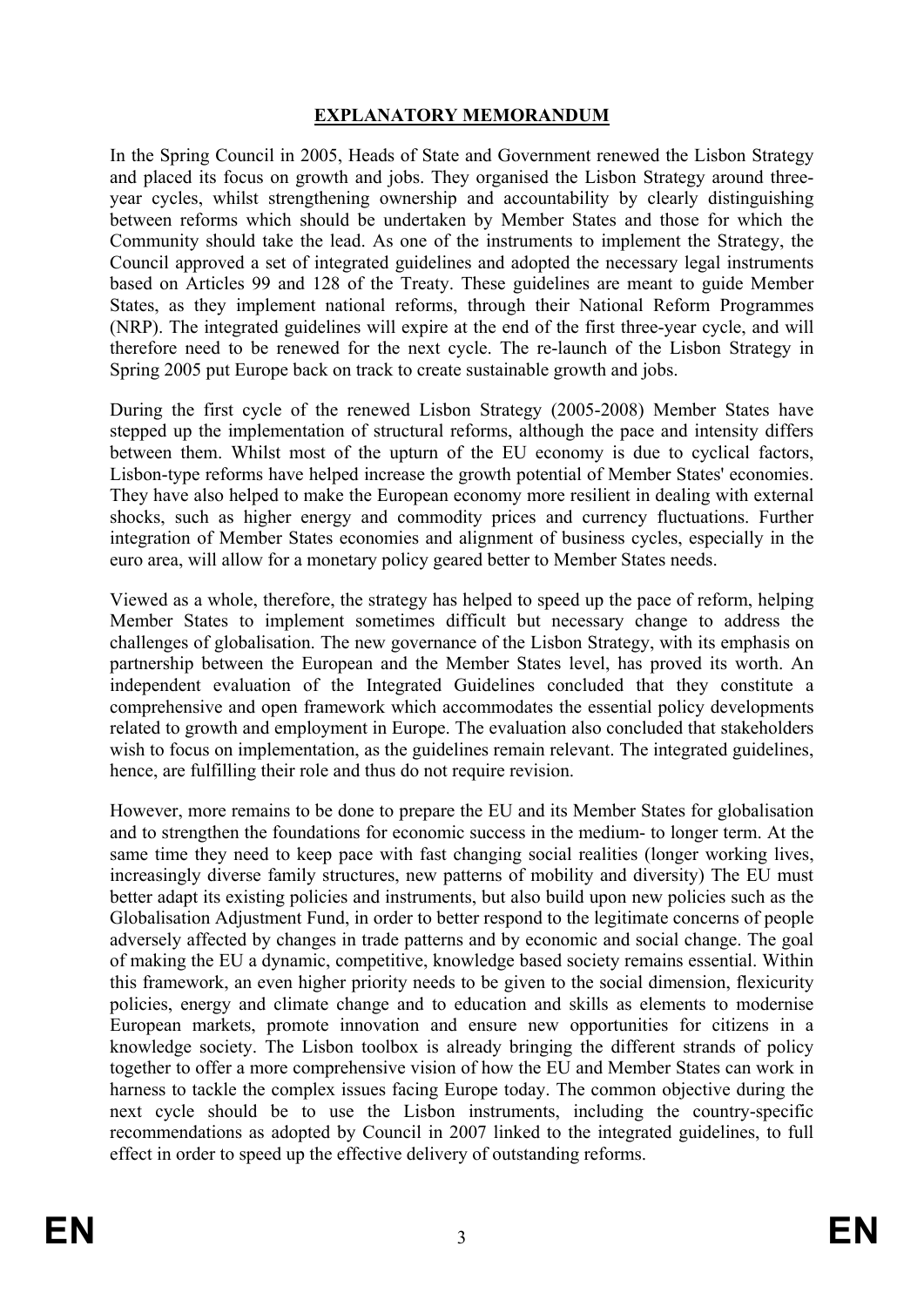The integrated guidelines for the period 2008-2010 are presented in one comprehensive document with two parts:

# *Part 1 – The Broad Economic Policy Guidelines*

Section A deals with the contribution that macroeconomic policies can make in this respect. Section B focuses on the measures and policies that the Union and the Member States must carry out in order to make Europe a more attractive place to invest and work and to boost knowledge and innovation for growth.

#### *Part 2 – The Employment Guidelines*

This part of the integrated guidelines includes the proposal for a Council decision on the Employment Guidelines, on which the European Parliament, the European Social and Economic Committee and the Committee of the Regions will be consulted, in accordance with Article 128 of the Treaty.

For Member States both economic, and employment policy, are a matter of common concern (Articles 99 and 126). For the purpose of multilateral surveillance and to ensure closer cooperation of economic and employment policies, Member States report on measures taken under these guidelines through National Reform Programmes (and Annual Implementation Reports). Based on these reports, where it is established that the economic or employment policies of a Member State are not consistent with the Integrated Guidelines, the Council may, using the possibilities under Articles 99 and 128, make recommendations to the Member State concerned.

# **THE STATE OF THE EU ECONOMY**

Economic conditions have been favourable since 2005 when the Lisbon Growth and Jobs Strategy was re-launched, although recent months have witnessed growing downside risks. Growth picked up to almost 3 % in 2007, increasingly driven by domestic demand and leaving Europe better placed to cope with adverse external shocks. However, recent financial turmoil and the slowdown of the US economy have substantially increased the risks to the downside, and the outlook for 2008-2009 indicates a deceleration in growth. Tighter financial conditions will take their toll on investment growth, in particular of construction investment, while the good performance of the labour market will support private consumption growth. While most of the recent upturn is cyclical in nature, there is some evidence of a structural component linked to past reforms enacted by EU Member States. Structural improvements have been most evident in labour markets, with the unemployment rate declining to below 7% and the employment rate approaching 65%, with particular strong increases recorded amongst women and older workers. Since mid-2005, productivity growth in the EU has picked up and while most of the acceleration in productivity growth can be attributed to cyclical factors, it does seem that the decade long decline in trend productivity growth has been interrupted. It is encouraging that job creation and productivity improvements have occurred simultaneously for the first time in a decade.

Notwithstanding the favourable developments over recent years, the recent international turbulences call for action to increase the resilience of the economy and to use the existing scope to improve both labour utilisation and labour productivity. In some countries, unfortunately, reform seems to be slowing down. The EU's employment rate has remained low relative to our competitors. Moreover, the rate of unemployment, especially of long-term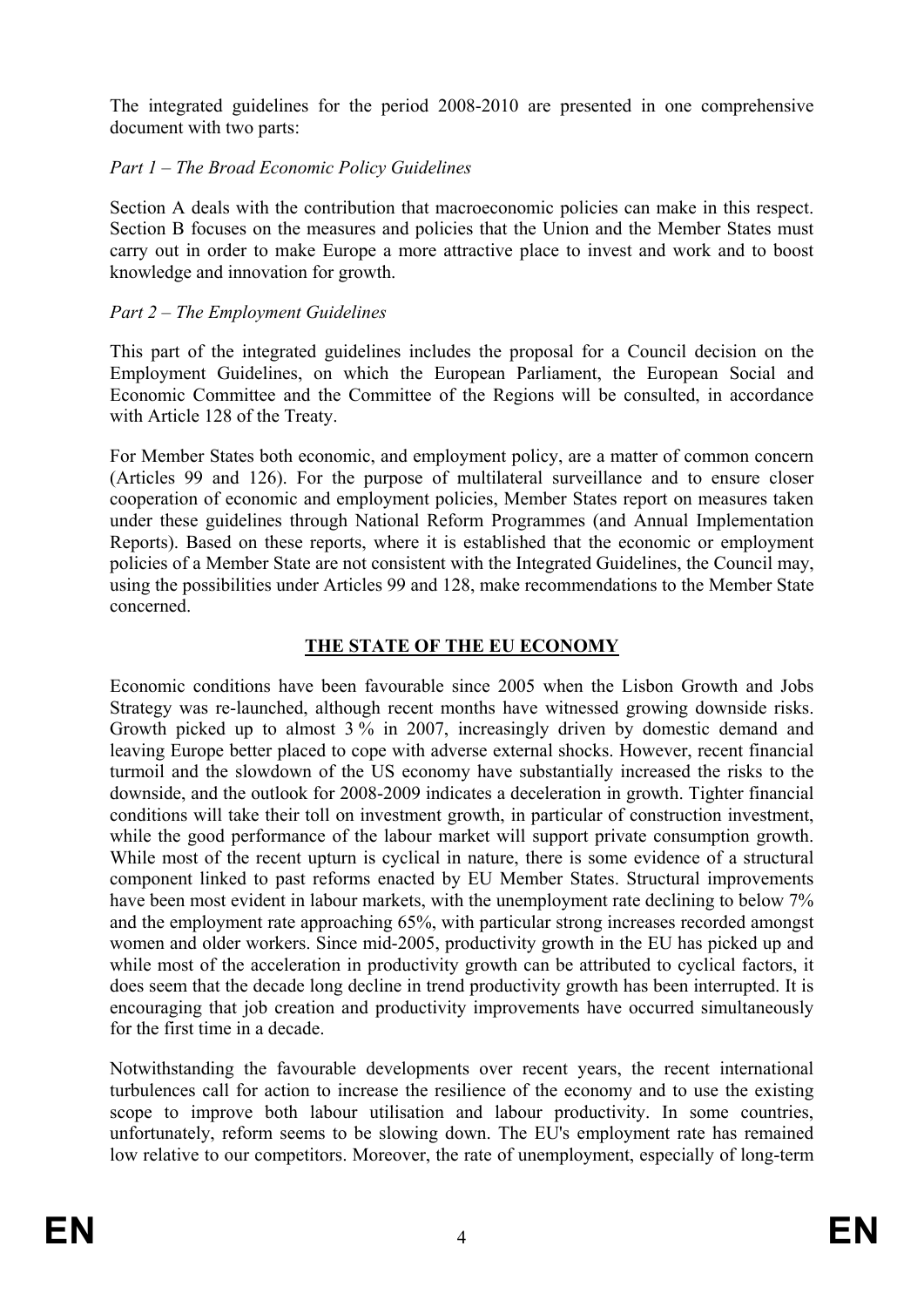nature and amongst young people, remains far too high. While many manufacturing enterprises have been sufficiently productive to withstand international competition, productivity growth in several service sectors has stalled. Looking forward the economic and budgetary impact of ageing populations is fast approaching, with the large baby boom cohorts coming towards retirement in many countries. This makes it imperative to reduce public debt at an accelerated pace and to modernise pension and health care systems. An emerging challenge is also to improve capacity of the financial system to respond to shocks in 2007. Financial market transparency, effective competition rules and appropriate regulation and supervision will continue to be crucial for both confidence and performance. As will be social partner enabled wage developments compatible with employment growth and macroeconomic stability.

The EU now has an opportunity to pursue, even accelerate, structural reform efforts. The policy challenge is to avoid complacency and to continue addressing the structural weaknesses that are still holding back job creation, innovative activity, the adoption of technological progress, and limit the EU capacity to respond to international shocks. At the same time, there is a need to pursue macroeconomic policies that succeed in ensuring stability, containing inflationary pressures and reducing public budget deficits.

#### **INTEGRATED GUIDELIINES FOR GROWTH AND JOBS (2008-2010)**

#### **Macroeconomic guidelines**

- (1) To secure economic stability for sustainable growth.
- (2) To safeguard economic and financial sustainability as a basis for increased employment.
- (3) To promote a growth and employment orientated efficient allocation of resources.
- (4) To ensure that wage developments contribute to macroeconomic stability and growth.
- (5) To promote greater coherence between macroeconomic, structural and employment policies.
- (6) To contribute to a dynamic and well-functioning EMU.

# **Microeconomic guidelines**

- (7) To increase and improve investment in R&D, in particular by private business.
- (8) To facilitate all forms of innovation.
- (9) To facilitate the spread and effective use of ICT and build a fully inclusive information society.
- (10) To strengthen the competitive advantages of its industrial base.
- (11) To encourage the sustainable use of resources and strengthen the synergies between environmental protection and growth.
- (12) To extend and deepen the internal market.
- (13) To ensure open and competitive markets inside and outside Europe and to reap the benefits of globalisation.
- (14) To create a more competitive business environment and encourage private initiative through better regulation.
- (15) To promote a more entrepreneurial culture and create a supportive environment for SMEs.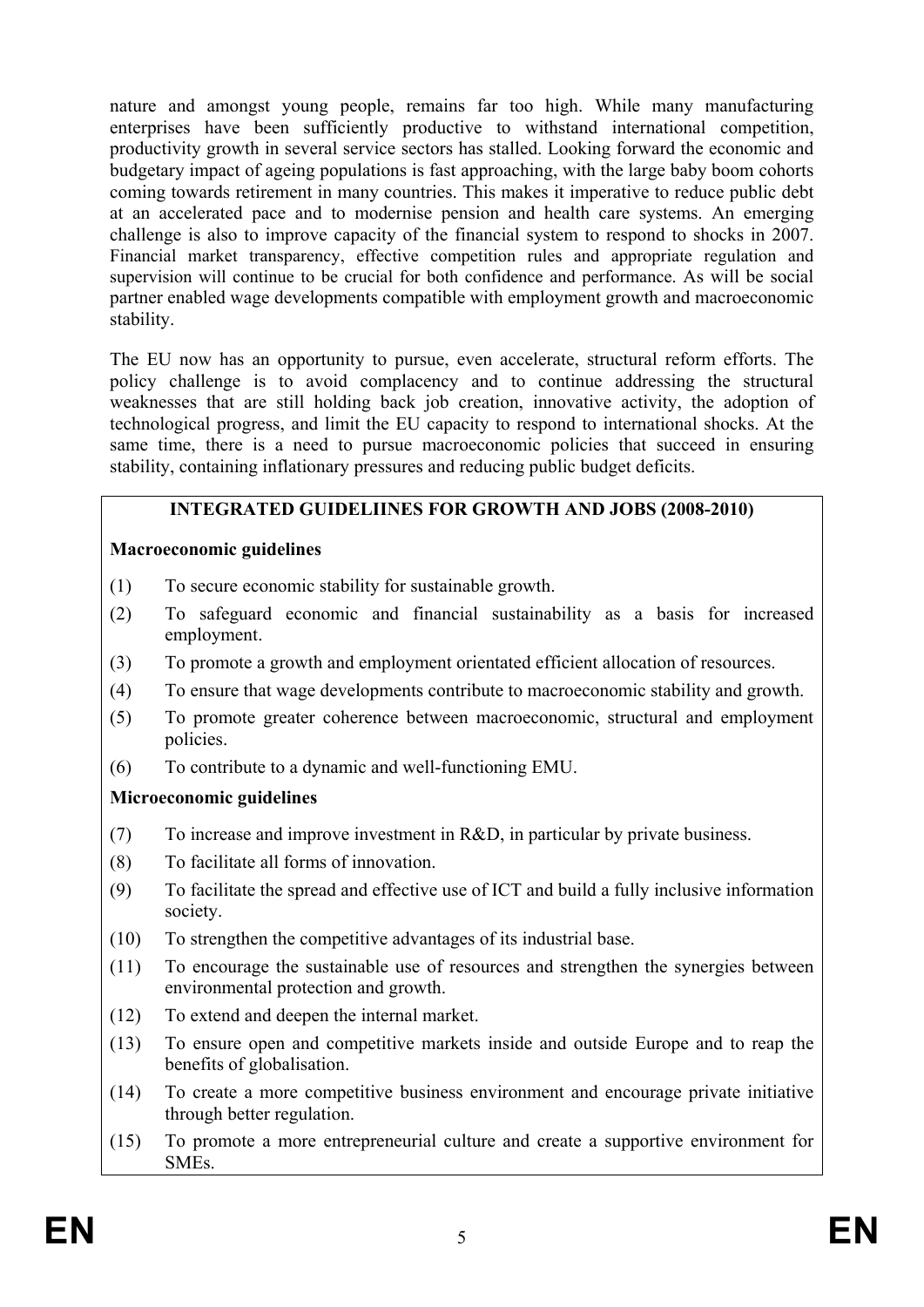(16) To expand, improve and link up European infrastructure and complete priority crossborder projects.

### **Employment guidelines**

- (17) Implement employment policies aimed at achieving full employment, improving quality and productivity at work, and strengthening social and territorial cohesion.
- (18) Promote a lifecycle approach to work.
- (19) Ensure inclusive labour markets, enhance work attractiveness, and make work pay for job seekers, including disadvantaged people and the inactive.
- (20) Improve matching of labour market needs.
- (21) Promote flexibility combined with employment security and reduce labour market segmentation, having due regard to the role of the social partners.
- (22) Ensure employment-friendly labour cost developments and wage setting mechanisms.
- (23) Expand and improve investment in human capital.
- (24) Adapt education and training systems in response to new competence requirements.

\*

\* \*

Consequently, the Commission:

- recommends the following broad guidelines for the economic policies of the Member States and the Community, in accordance with Article 99(2) of the EC Treaty, and
- proposes the following Council Decision on guidelines for the employment policies of the Member States, in accordance with Article 128(2) of the EC Treaty.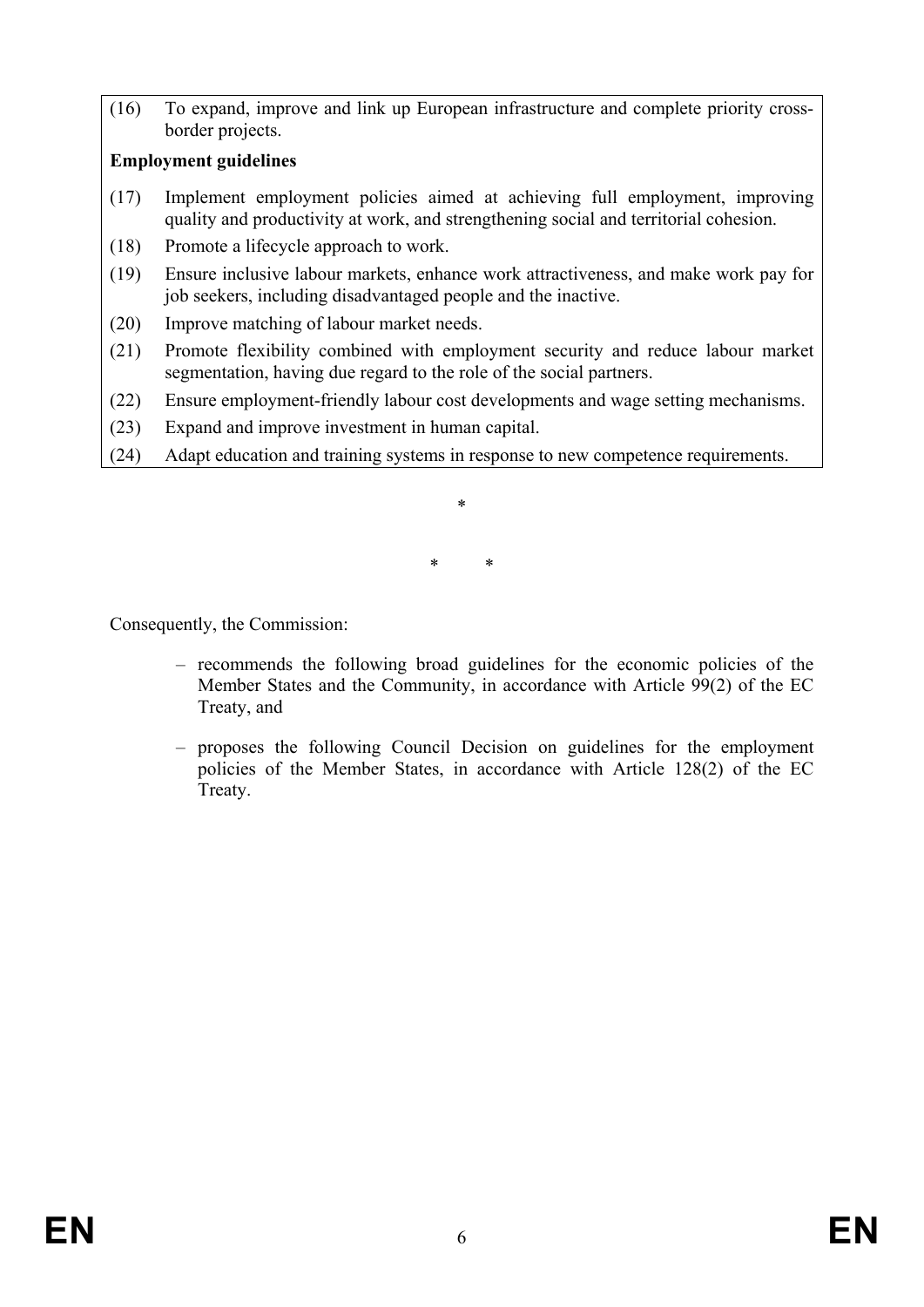# **Part 1**

# **Commission Recommendation on the Broad Economic Policy Guidelines (2005-2008)**

# **COMMISSION RECOMMENDATION**

### **on the broad guidelines for the economic policies of the Member States and the Community**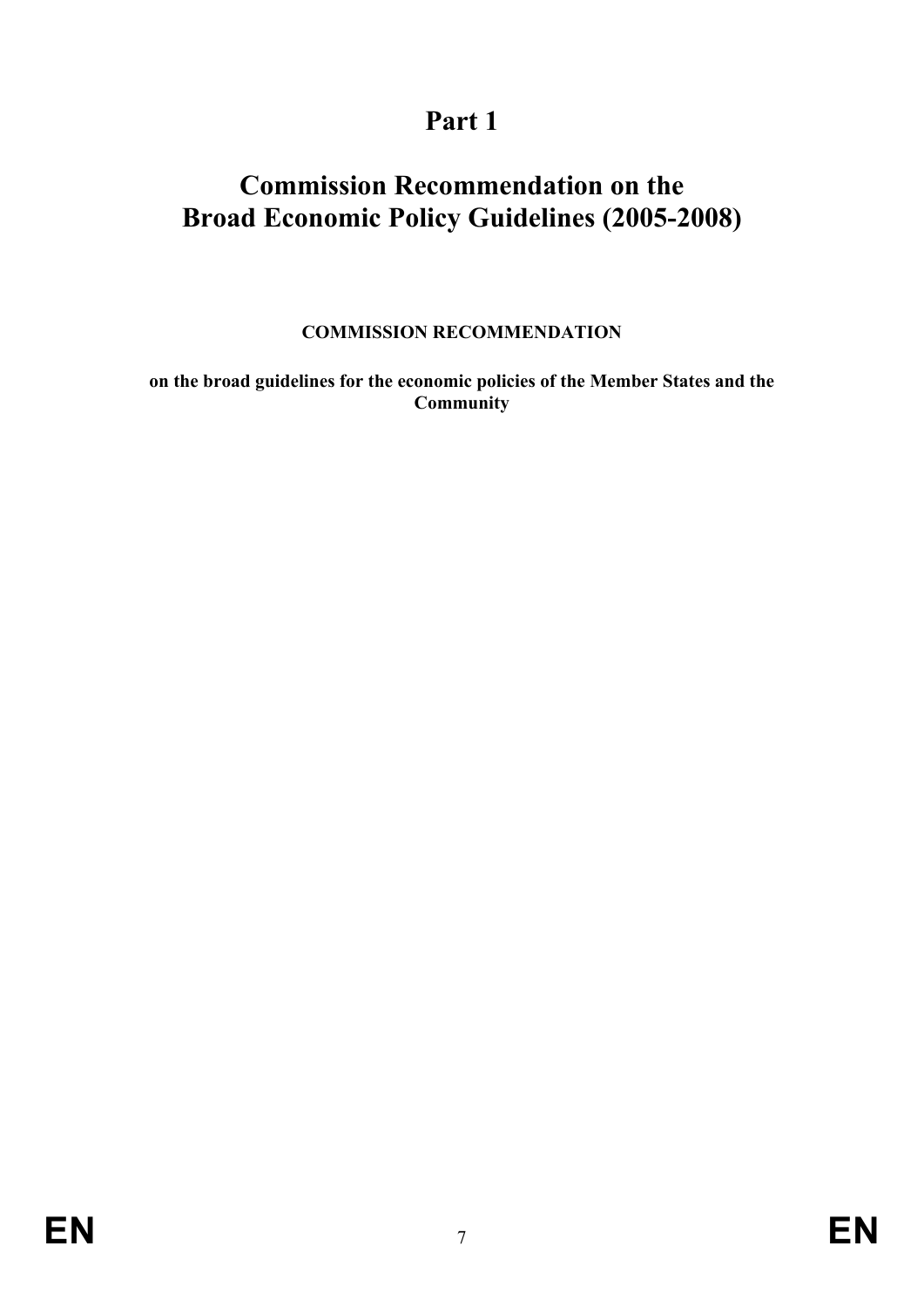# **Section A – Macroeconomic Policies for Growth and Jobs**

#### **A.1 Macroeconomic policies creating the conditions for more growth and jobs**

#### *Securing economic stability to raise employment and growth potential*

As macroeconomic stability is secured by a sound mix of many economic policies, challenges to stabilisation should be addressed by macroeconomic measures as well as by implementing structural reforms in product, labour and capital markets. Monetary policies can contribute by pursuing price stability and, without prejudice to this objective, by supporting other general economic policies with regard to growth and employment. For new Member States, it will be important that monetary and exchange rate policies contribute towards achieving convergence. Exchange rate regimes constitute an important part of the overall economic and monetary policy framework and should be orientated towards achieving real and sustainable nominal convergence. Participation in ERM II, at an appropriate stage after accession, should help those endeavours.

Securing a sound budgetary position will allow the full and symmetric play of the automatic budgetary stabilisers over the cycle with a view to stabilising output around potential. For those Member States that have already achieved sound budgetary positions, the challenge is to retain that position. For the remaining Member States, it is vital to take all the necessary corrective measures to achieve their medium term budgetary objectives in particular if economic conditions improve, thus avoiding pro-cyclical policies and putting themselves in a position in which sufficient room for the full play of automatic stabilisers over the cycle is ensured prior to the next economic downturn. In particular, an annual fiscal adjustment of 0.5% of GDP as a benchmark (more under cyclically favourable conditions) should be achieved in euro area and ERM II Member States. In line with the 2005 reform of the Stability and Growth Pact, for individual Member States the medium-term budgetary objectives (MTO's) are differentiated according to the diversity of economic and budgetary positions and developments as well as of fiscal risk to the sustainability of public finances, also in the face of prospective demographic changes. Moreover, in accordance with the report on the SGP reform endorsed by the European Council on 22 March 2005, introducing or strengthening national fiscal rules and institutions, including monitoring mechanisms can usefully complement the Pact and support its objectives.

An additional macroeconomic policy challenge for some Member States is to operate in an environment of robust catching up, which is to varying degrees accompanied by external deficits, rapid credit expansion and financial deepening. Fiscal restraint, effective financial supervision and promoting competitiveness are essential in order to contain external and internal imbalances. A cautious fiscal stance is one important way to keep external deficits within the range where sound external financing can be secured. Fiscal restraint can also limit the risk of surging domestic demand causing persistently higher inflation and the occurrence of macro-financial risks which could cause swings in real exchange rates and a protracted loss of competitiveness.

#### **Guideline 1. To secure economic stability for sustainable growth**

1. In line with the Stability and Growth Pact, Member States should respect their mediumterm budgetary objectives. As long as this objective has not yet been achieved, they should take all the necessary corrective measures to achieve it. Member States should avoid pro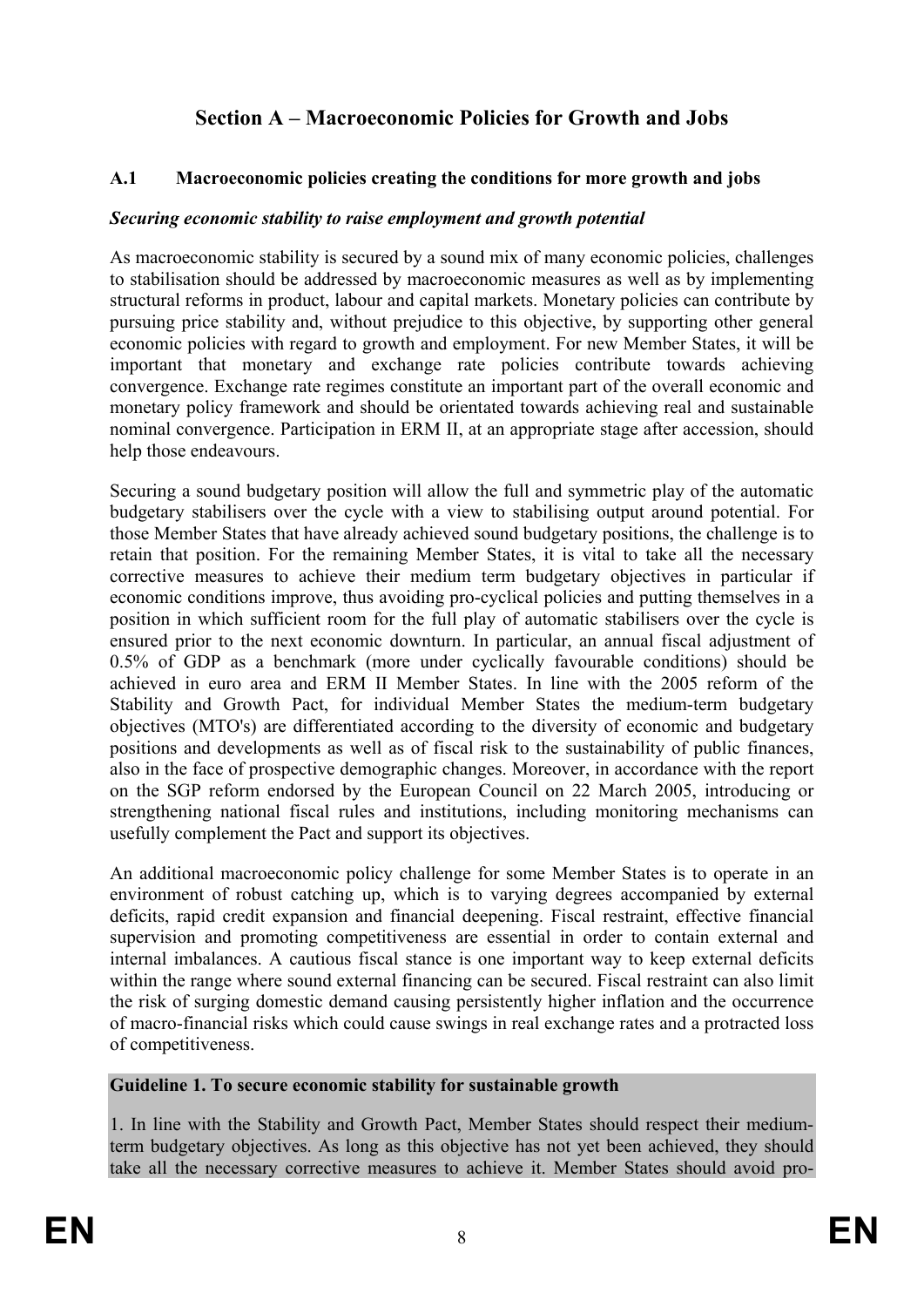cyclical fiscal policies. Furthermore, it is necessary that those Member States having an excessive deficit take effective action in order to ensure a prompt correction of excessive deficits.

2. Member States posting current account deficits that risk being unsustainable should work towards correcting them by implementing structural reforms, boosting external competitiveness and, where appropriate, contributing to their correction via fiscal policies. See also integrated guideline 'To contribute to a dynamic and well-functioning EMU' (No 6).

#### *To safeguard economic and fiscal sustainability as a basis for increased employment*

Europe's ageing population poses serious risks to the long-term sustainability of the European Union economy in the form of an increased debt burden, lower potential output per capita, due to the reduction in the working age population, and difficulties in financing the pension, social insurance and health care systems. As documented in the Commission's Sustainability Report, a substantial sustainability gap for the EU in aggregate is likely to emerge. Several Member States are exposed to high sustainability risk, and a number of others to medium risk.

Member States should address the economic implications of ageing by, as part of the well established three pronged strategy for tackling the budgetary implications of ageing, pursuing a satisfactory pace of debt reduction and providing incentives to raise employment rates and increase labour supply so as to offset the impact of future declines in the number of persons of working age. In order to accomplish this further budgetary consolidation is necessary, going beyond recent progress, and resulting in the attainment of the MTO's by all Member States. It is also essential to modernise social protection systems so as to ensure that they are financially viable, providing incentives to the working age population to actively participate in the labour market, while at the same time ensuring that they fulfil their goals in terms of access and adequacy. Action on health prevention and promotion would help to increase healthy life years and ensure the sustainability of health care systems. In particular, improved interaction between social protection systems and labour markets can remove distortions and encourage the extension of working lives against a background of increased life expectancy.

#### **Guideline 2. To safeguard economic and fiscal sustainability as a basis for increased employment**

Member States should, in view of the projected costs of ageing populations,

1. undertake a satisfactory pace of government debt reduction to strengthen public finances;

2. reform and re-enforce pension, social insurance and health care systems to ensure that they are financially viable, socially adequate and accessible;

3. take measures to increase labour market participation and labour supply especially amongst women, young and older workers, and promote a lifecycle approach to work in order to increase hours worked in the economy.

See also integrated guideline 'Promote a lifecycle approach to work' (Nos 18, and 4, 19, 21).

# *Promote a growth, employment orientated and efficient allocation of resources*

Well-designed tax and expenditure systems that promote an efficient allocation of resources are a necessity for the public sector to make a full contribution towards growth and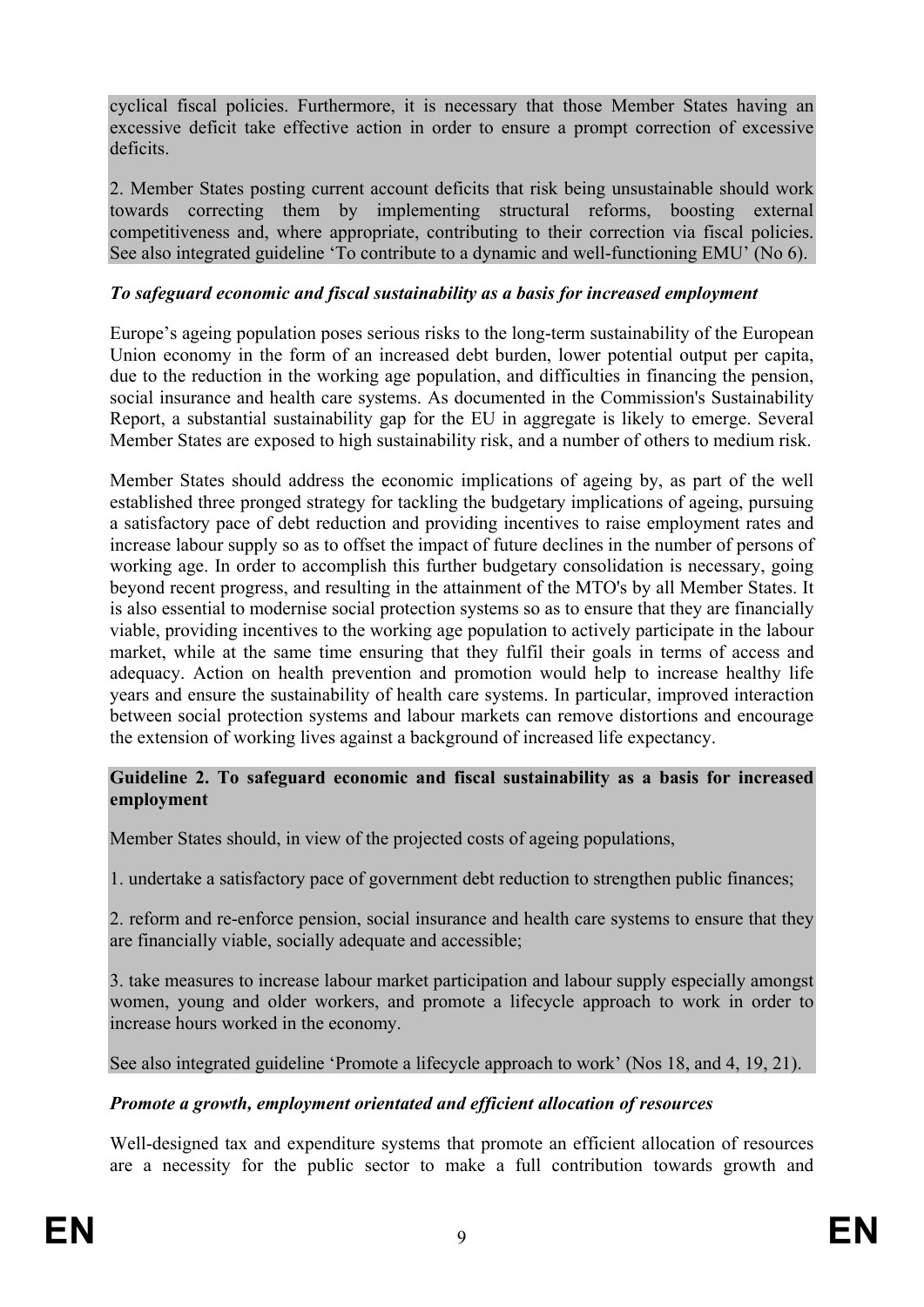employment, without jeopardising the goals of economic stability and sustainability. This can be achieved by redirecting expenditure towards growth-enhancing categories such as Research and Development (R&D), physical infrastructure, environmentally friendly technologies, human capital and knowledge. Member States can also help to control other expenditure categories through the use of expenditure rules and performance budgeting and by putting assessment mechanisms in place to ensure that individual reform measures and overall reform packages are well-designed. A key priority for the EU economy is to ensure that tax structures and their interaction with benefit systems promote higher growth through more employment and investment.

#### **Guideline 3. To promote a growth- and employment-orientated and efficient allocation of resources**

Member States should, without prejudice to guidelines on economic stability and sustainability, re-direct the composition of public expenditure towards growth-enhancing categories in line with the Lisbon strategy, adapt tax structures to strengthen growth potential, ensure that mechanisms are in place to assess the relationship between public spending and the achievement of policy objectives, and ensure the overall coherence of reform packages.

See also integrated guideline 'To encourage the sustainable use of resources and strengthen the synergies between environmental protection and growth' (No 11).

#### *Ensure that wage developments contribute to growth and stability and complement structural reforms*

Wage developments can contribute to stable macroeconomic conditions and an employment friendly policy mix. This requires that real wage increases are in line with the underlying rate of productivity growth over the medium term and are consistent with a rate of profitability that allows for productivity, capacity and employment-enhancing investment. This requires that temporary factors such as variation in productivity caused by cyclical factors or one off rises in the headline rate of inflation do not cause an unsustainable trend in wage growth and that wage developments reflect local labour market conditions. In countries with declining market shares, real wages would need to grow below productivity in order to restore competitiveness. These issues need to be taken into account in the continued dialogue and information exchange between monetary and fiscal authorities and the social partners via the Macroeconomic Dialogue.

#### **Guideline 4. To ensure that wage developments contribute to macroeconomic stability and growth**

And to increase adaptability, Member States should encourage the right framework conditions for wage-bargaining systems, while fully respecting the role of the social partners, with a view to promote nominal wage and labour cost developments consistent with price stability and the trend in productivity over the medium term, taking into account differences across skills and local labour market conditions.

See also integrated guideline 'Ensure employment-friendly labour cost developments and wage-setting mechanisms' (No 22).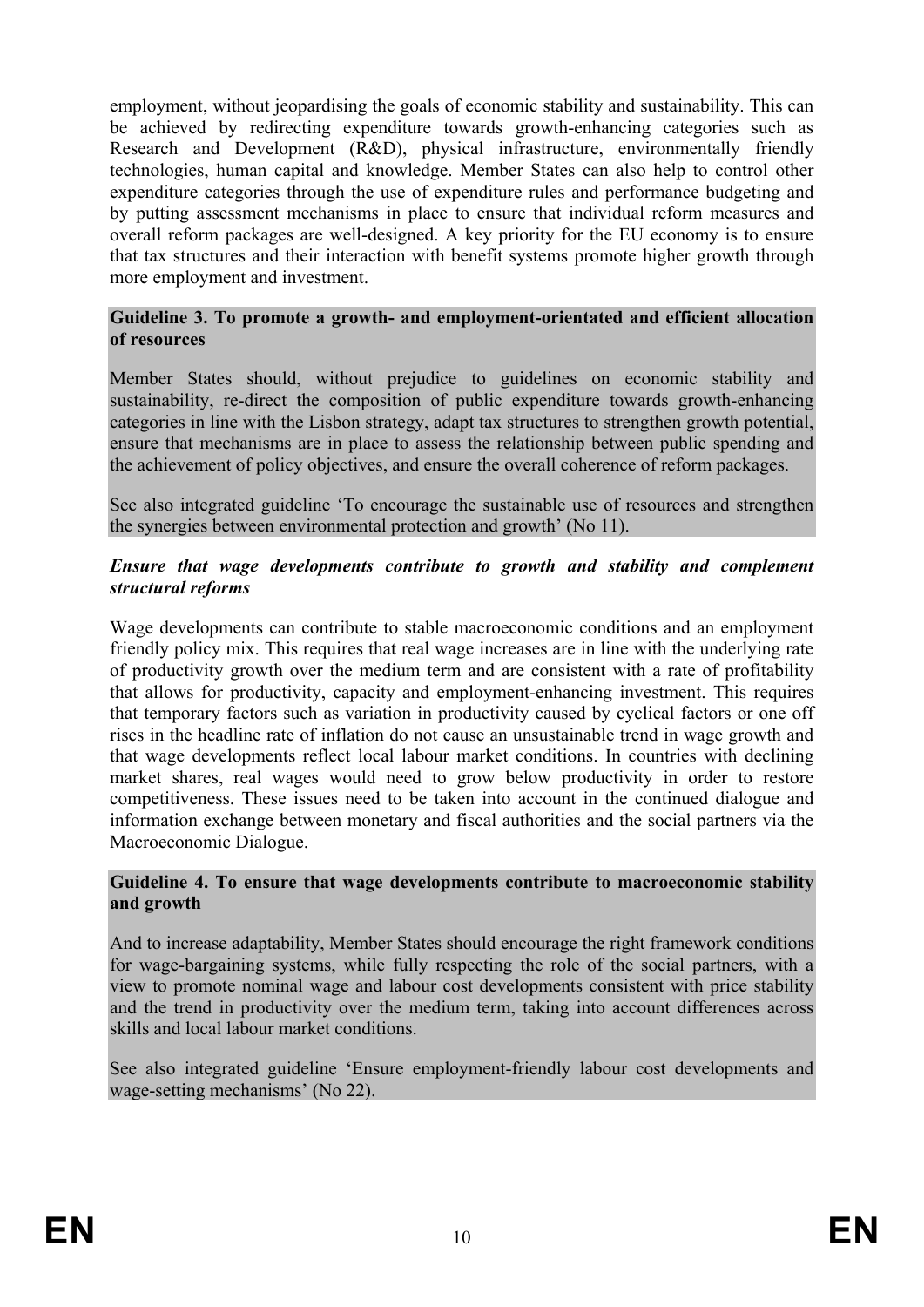#### *Promote coherent macroeconomic, structural and employment policies*

The role of sound macroeconomic policies is to provide conditions conducive to employment creation and growth. Structural reforms, consistent with sound fiscal positions in the short and medium term, are essential to increase productivity and employment in the medium-term, thus leading to the full realisation and strengthening of growth potential. They also contribute to fiscal sustainability, macroeconomic stability and resilience to shocks. At the same time, appropriate macro-economic policies are key for reaping the full growth and employment benefits of structural reforms. A key feature of Member States' overall economic strategy is to ensure that they have a consistent set of structural policies that support the macroeconomic framework and vice versa. In particular, market reforms need to improve the overall adaptability and adjustment capacity of economies in response to changes in both cyclical economic conditions and longer-term trends such as globalisation and technology. In this regard, reform of tax and benefit systems are important in order to make work pay and avoid any disincentive for labour market participation.

#### **Guideline 5. To promote greater coherence between macroeconomic, structural and employment policies**

Member States should pursue labour and product markets reforms that at the same time increases the growth potential and support the macroeconomic framework by increasing flexibility, factor mobility and adjustment capacity in labour and product markets in response to globalisation, technological advances, demand shift, and cyclical changes. In particular, Member States should: renew impetus in tax and benefit reforms to improve incentives and to make work pay; increase adaptability of labour markets combining employment flexibility and security; and improve employability by investing in human capital.

See also integrated guideline 'Promote flexibility combined with employment security and reduce labour market segmentation, having due regard to the role of the social partners' (No 21; No 19).

# **A.2 Ensuring a dynamic and well-functioning euro area**

Since the creation of the euro area almost ten years ago, the euro has embedded economic stability in euro area countries, shielding them from exchange rate turbulence. Subdued growth performance and persistent divergences in growth and inflation raise questions as to whether internal adjustment in the euro area is working smoothly, suggesting that economic policies and governance structures may not yet have fully adjusted to draw the full benefit from the monetary union. Since euro-area countries can no longer make independent use of monetary or exchange rate policies, [further] reforms are key to develop alternative mechanisms to help their economies adjust to economic shocks and competitiveness challenges.

The policy mix in the euro area needs to support economic growth while safeguarding longterm sustainability and stability. At the current juncture, it is important that the policy mix underpins confidence among consumers and investors, which also implies commitment to medium-term stability. Budgetary policy has to ensure a fiscal position which can support price stability, and is consistent with the need to prepare for the impact of ageing populations on the one hand and to accomplish a composition of public expenditure and revenues that fosters economic growth on the other. Euro-area Member States committed accelerate adjustment towards the MTO so that most of them would achieve their MTOs in 2008 or 2009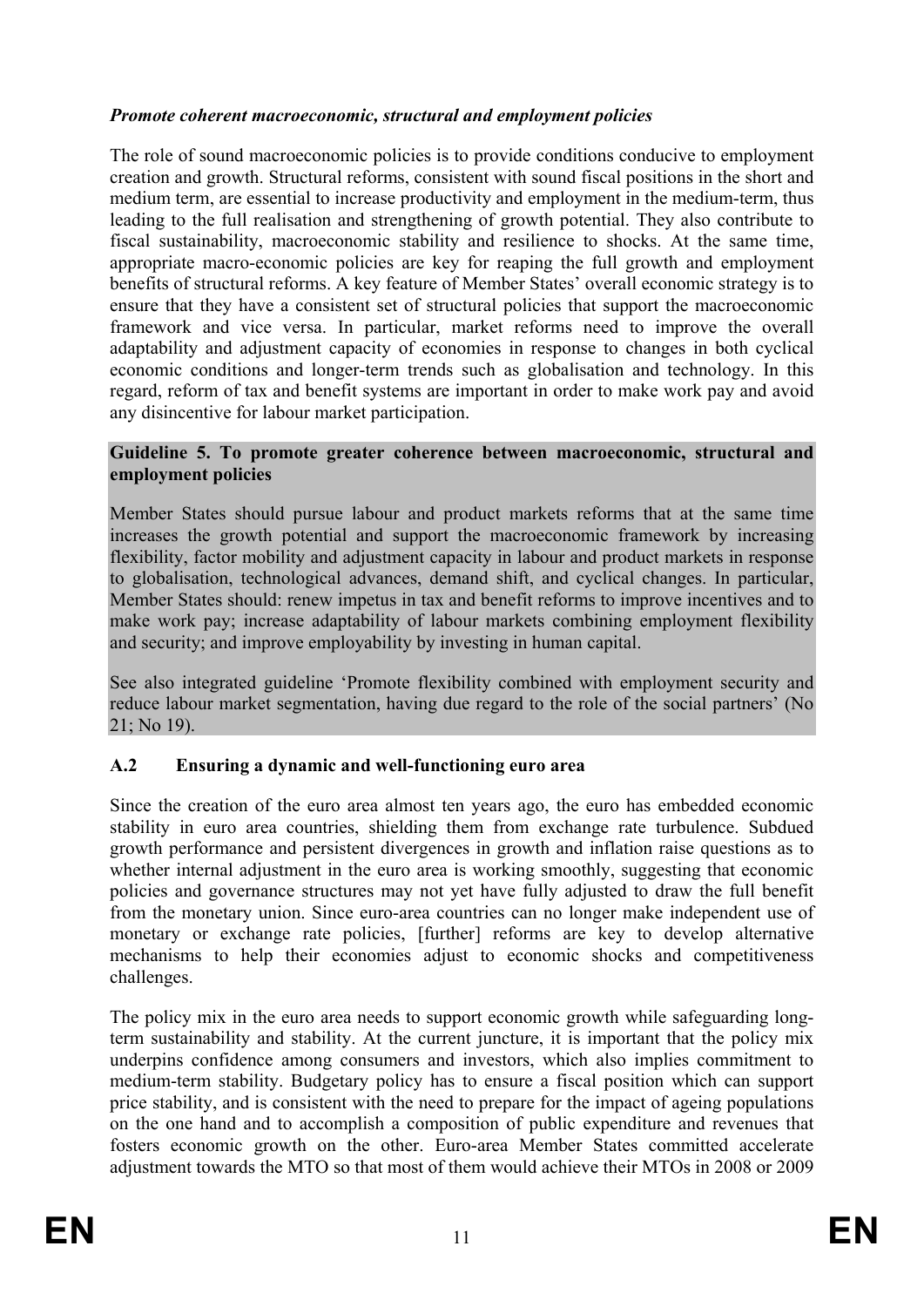and all of them should aim for 2010 at the latest. Due to the high share of the public sector in economic activity in the euro area, the quality of public finances has a considerable influence on economic performance. Therefore, it is crucial that resources are spent in a growthsupportive manner and distortions arising from the financing of public activity are minimised. Comprehensive structural reforms will allow the euro area to raise its growth potential over time and ensure that stronger growth does not build up potential for higher inflation. Reforms catering for more adaptable labour markets, more competition on product markets and deeper financial market integration accompanied by growth and stability-oriented macroeconomic policies are particularly salient for euro area Member States as they have an important impact on their capacity to adequately adjust to shocks.

To contribute to international economic stability and better represent its economic interests, it is critical for the euro area to play its full role in international monetary and economic policy cooperation. While the appointment of a Eurogroup President for a two-year term of office as of 2005 has brought greater stability to the external representation of the euro area, further steps are needed to improve the external representation of the euro area, so that the euro area can take a leading strategic role in the development of the global economic system that is commensurate with its economic weight.

Spill-over effects are most powerful and the need for a common agenda is strongest in the euro area. Sharing a common currency and a common monetary policy offers an extra dimension to coordination that could strengthen the role of the euro area in delivering growth and jobs for the whole EU. The Commission will present a comprehensive review of the functioning of EMU to mark its tenth anniversary, with ideas on how policies, coordination and governance can help the euro area to work to best effect.

**Guideline 6. To contribute to a dynamic and well-functioning EMU**, euro area Member States need to ensure better co-ordination of their economic and budgetary policies, in particular:

1. pay particular attention to fiscal sustainability of their public finances in full compliance with the Stability and Growth Pact;

2. contribute to a policy mix that supports economic recovery and is compatible with price stability, and thereby enhances confidence among business and consumers in the short run, while being compatible with long term sustainable growth;

3. press forward with structural reforms that will increase euro area long-term potential growth and will improve its productivity, competitiveness and economic adjustment to asymmetric shocks, paying particular attention to employment policies; and

4. ensure that the euro area's influence in the global economic system is commensurate with its economic weight.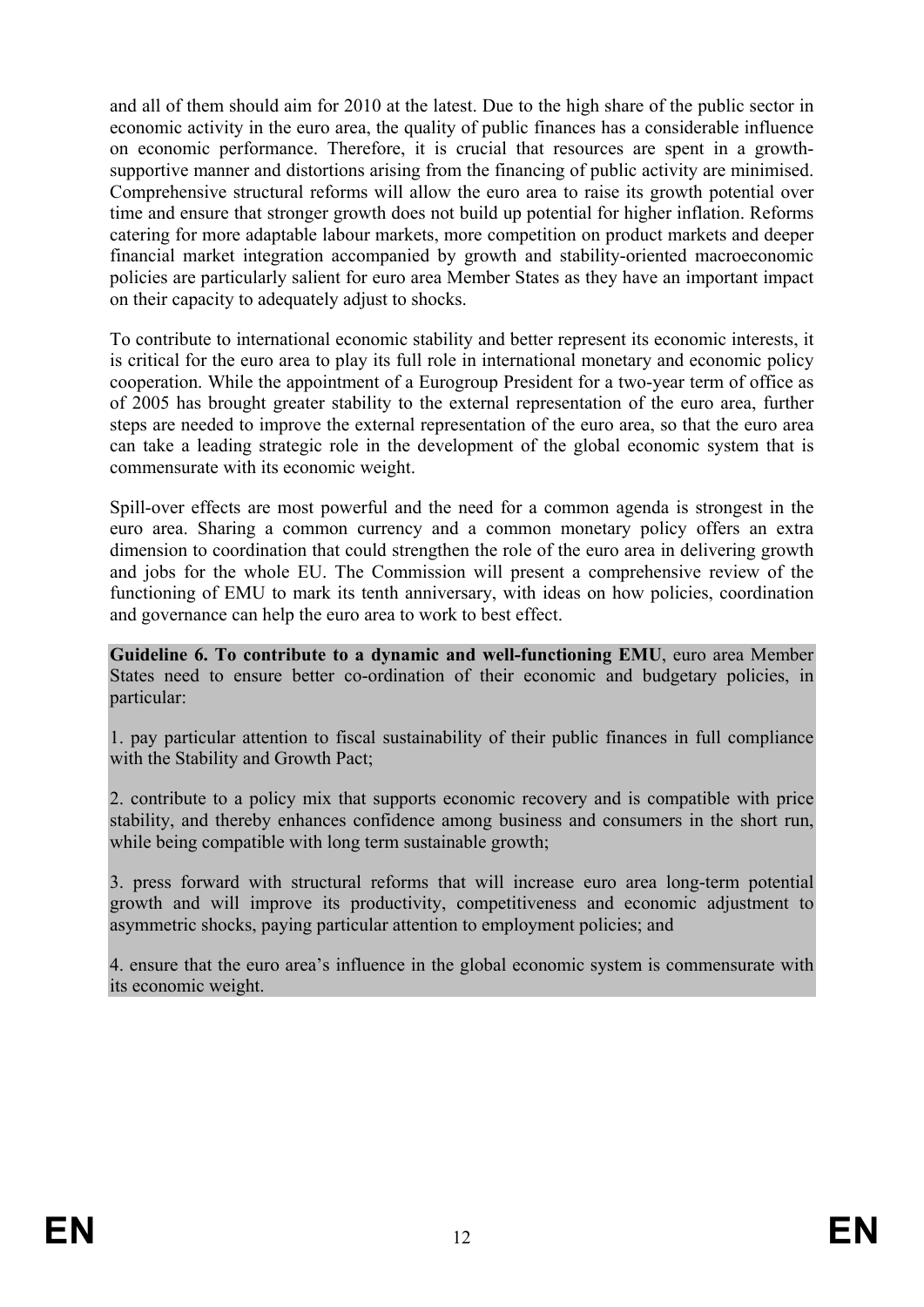# **Section B – Microeconomic reforms to raise Europe's growth potential**

Structural reforms are essential to increase the EU's growth potential and support macroeconomic stability, because they increase the efficiency and adaptability of the European economy. Productivity gains are fuelled by competition, investment and innovation. Raising Europe's growth potential requires making progress in both job creation and productivity growth. After lagging US productivity growth for more than a decade, productivity growth in the EU has accelerated since mid-2005. Sustaining this improvement is a major challenge facing the Union, especially in the light of its ageing population. Population ageing alone is estimated to reduce by nearly half the current rate of potential growth. A continuation of the productivity upswing, and increasing the hours worked are thus indispensable to maintain and increase future living standards, and to ensure a high level of social protection.

#### **B.1 Knowledge and innovation — engines of sustainable growth**

Knowledge accumulated through investment in R & D, innovation, education and life long learning, is a key driver of long-run growth. Policies aimed at increasing investment in knowledge and strengthening the innovation capacity of the EU economy are at the heart of the Lisbon strategy for growth and employment. This is why national and regional programmes for the period 2007-2013 have been increasingly targeted on investments in these fields in accordance with the Lisbon objectives.

#### *Increase and improve investment in R & D, with a view to establishing the European Knowledge Area*

A high level of R&D is crucial for our future competitiveness. R&D affects economic growth through various channels: first, it can contribute to the creation of new markets or production processes; second, it can lead to incremental improvements in already existing products and production processes; and third, it increases the capacity of a country to absorb new technologies.

The EU is currently spending about 1.85% of GDP on R&D (although ranging from below 0.5 % to nearly 4 % of GDP across Member States). The level of R&D spending has remained slightly decreased since 2000. Moreover, only around 55 % of research spending in the EU is financed by the business sector. Low levels of private R&D investments are identified as one of the main explanations for the EU/US innovation gap. More rapid progress towards establishing the European Research Area, including meeting the collective EU target of raising research investment to 3 % of GDP is needed. Member States are invited to report on their R&D expenditure targets for 2010 and the measures to achieve these in their National Reform programmes and the annual Progress Reports paying attention in particular to integrating the European dimension within their national R&D policies. The main challenge is to put in place framework conditions, instruments and incentives for companies to invest more in research.

Public research expenditure must be made more effective and the links between public research and the private sector have to be improved. Poles and networks of excellence should be strengthened, better overall use should be made of public support mechanisms to boost private sector innovation, and a better leverage effect of public investments and a modernised management of research institutions and universities should be ensured. It is also essential to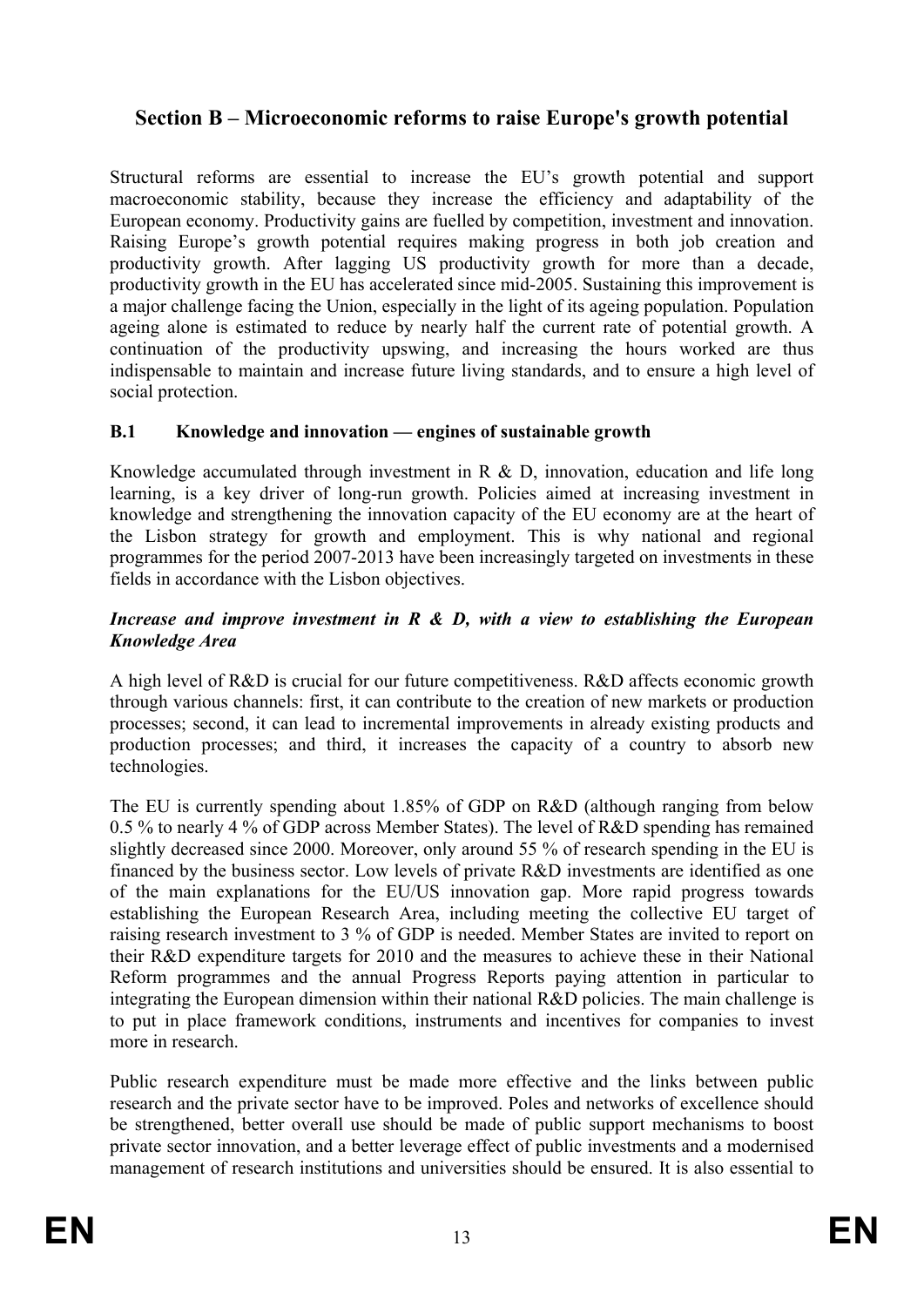ensure that companies operate in a competitive environment since competition provides an important incentive to private spending on innovation. In addition, a determined effort must be made to increase the number and quality of researchers active in Europe, in particular by attracting more students into scientific, technical and engineering disciplines, and enhancing the career development and the transnational and intersectoral mobility of researchers, and reducing barriers to mobility of researchers and students. The international dimension of R & D should be strengthened in terms of joint financing, development of a more critical mass at the EU level in critical areas requiring large funds and through reducing barriers to mobility of researchers and students.

**Guideline 7. To increase and improve investment in R & D, in particular by private business**, the overall objective for 2010 of 3 % of GDP is confirmed with an adequate split between private and public investment, Member States will define specific intermediate levels. Member States should further develop a mix of measures appropriate to foster R & D, in particular business R & D, through:

1. improved framework conditions and ensuring that companies operate in a sufficiently competitive and attractive environment;

2. more effective and efficient public expenditure on R & D and developing PPPs;

3. developing and strengthening centres of excellence of educational and research institutions in Member States, as well as creating new ones where appropriate, and improving the cooperation and transfer of technologies between public research institute and private enterprises;

4. developing and making better use of incentives to leverage private R & D;

5. modernising the management of research institutions and universities;

6. ensuring a sufficient supply of qualified researchers by attracting more students into scientific, technical and engineering disciplines and enhancing the career development and the European, international as well as inter-sectoral mobility of researchers and development personnel.

# *Facilitate innovation*

The dynamism of the European economy is dependent on its innovative capacity. The economic framework conditions for innovation need to be in place. This implies wellfunctioning financial and product markets as well as efficient and affordable means to enforce intellectual property rights. Innovations are often introduced to the market by new enterprises, which may meet particular difficulties in obtaining finance. Measures to encourage the creation and growth of innovative enterprises, including improving access to finance, should therefore enhance innovative activity<sup>1</sup>. Technology diffusion, and policies to better integrate national innovation and education systems, can be fostered by the development of innovation

<u>.</u>

<sup>1</sup> The EU's broad based innovation strategy therefore addresses intellectual property rights, standardisation, the use of public procurement to stimulate innovation, joint technology initiatives, boosting innovation in lead markets, such as cooperation between higher education, research and business, encouraging innovation in regions, innovation in services and non-technological innovation, and improving businesses' access to risk capital.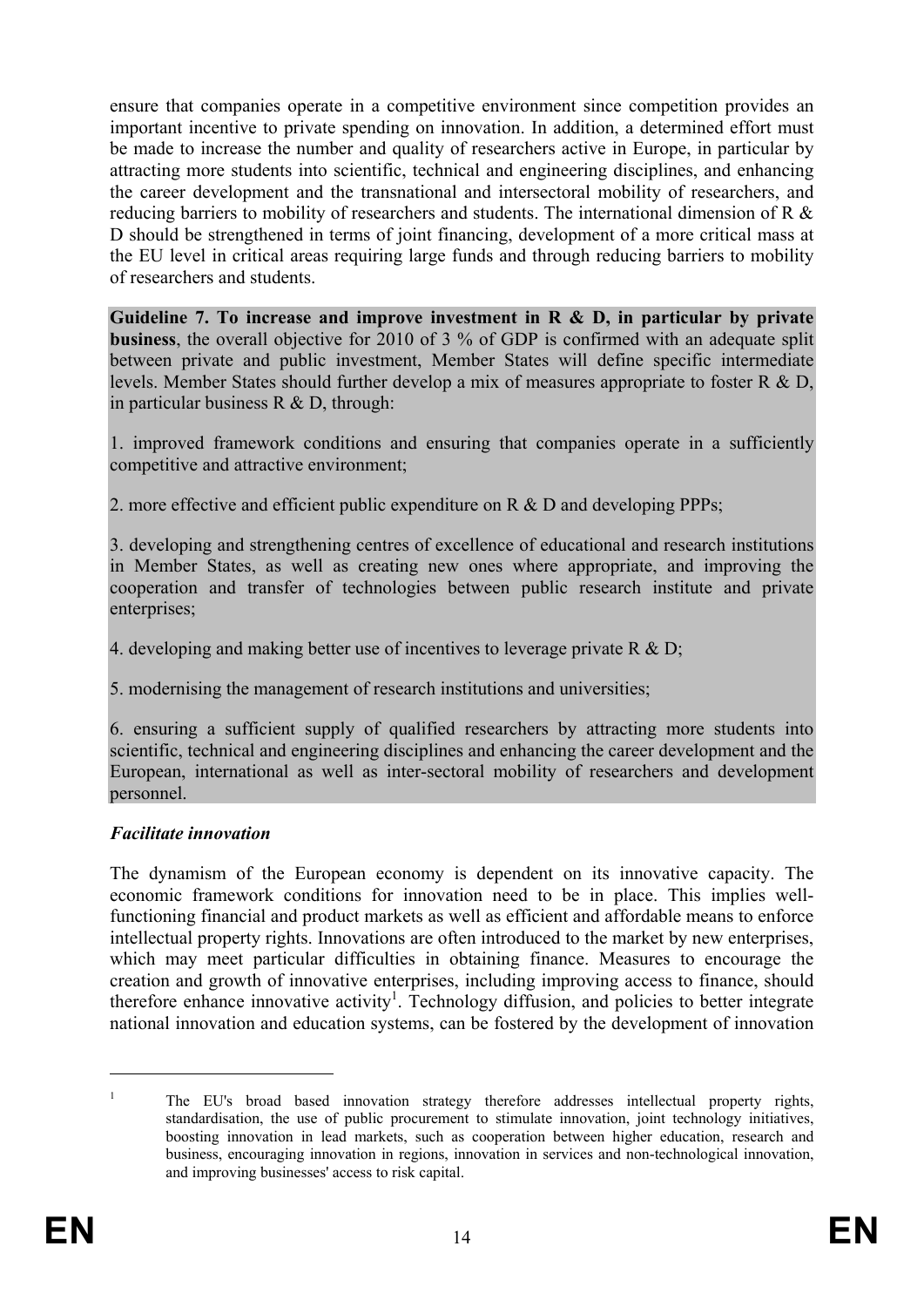poles and networks as well as by innovation support services targeted at SMEs. Knowledge transfer via researcher mobility, foreign direct investment (FDI) or imported technology is particularly beneficial for lagging countries and regions. It is also crucial to strengthen further the integration of the knowledge triangle of R&D, education and innovation.

The EU's broad based innovation strategy therefore addresses intellectual property rights, standardisation, the use of public procurement to stimulate innovation, joint technology initiatives, boosting innovation in lead markets, cooperation between higher education, research and business, encouraging innovation in regions, innovation in services and nontechnological innovation, and improving businesses' access to risk capital.

It is now imperative to deliver a unitary, affordable Community patent, set up an EU-wide jurisdictional system for patent litigation and facilitate the enforcement of intellectual property rights in the Internal Market.

**Guideline 8***.* **To facilitate all forms of innovation**, Member States should focus on:

1. improvements in innovation support services, in particular for dissemination and technology transfer;

2. the creation and development of innovation poles, networks and incubators bringing together universities, research institutions and enterprises, including at regional and local level, helping to bridge the technology gap between regions;

3. the encouragement of cross-border knowledge transfer, including from foreign direct investment;

4. encouraging public procurement of innovative products and services;

5. better access to domestic and international finance;

6.efficient and affordable means to enforce intellectual property rights.

The diffusion of information and communication technologies (ICT), in line with the objectives and actions of the i2010 initiative, is also an important way to improve productivity and, consequently, economic growth. The EU has been unable to reap the full benefits of the Information and communication technologies (ICT), due especially to the continuing underinvestment in ICT, organisational innovation and in digital skills. Wider and more effective use of ICT and the establishment of seamless Single Market in electronic communication services are essential for the future competitiveness of European businesses. . It is also important to reduce and prevent fragmentation of the 'e-Internal Market' by putting in place interoperable e-services between the Member States.

**Guideline 9***.* **To facilitate the spread and effective use of ICT and build a fully inclusive information society**, Member States should:

1. encourage the widespread use of ICT in public services, SMEs and households;

2. fix the necessary framework for the related changes in the organisation of work in the economy;

3. promote a strong European industrial presence in the key segments of ICT;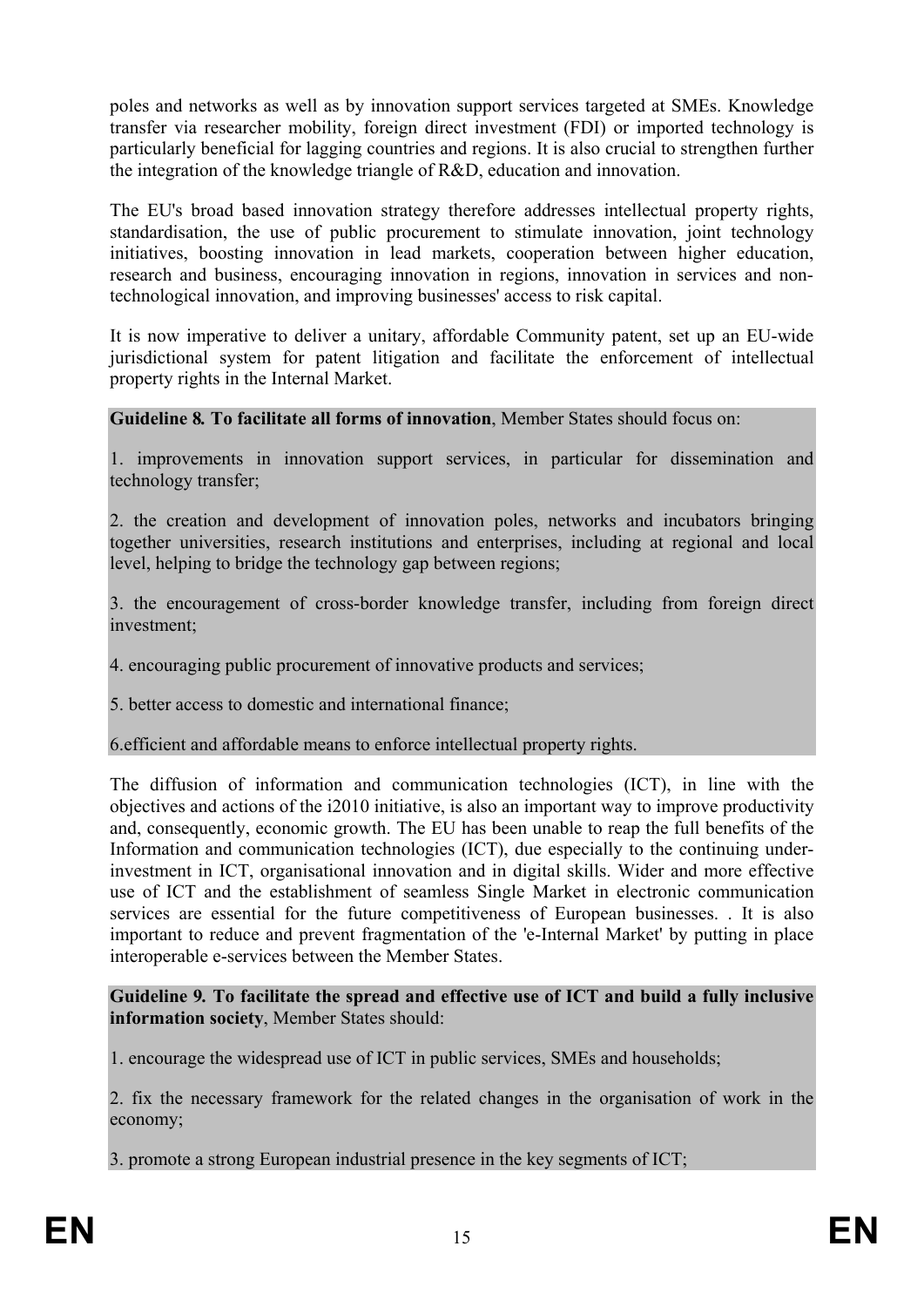4. encourage the development of strong ICT and content industries, and well-functioning markets;

5. ensure the security of networks and information, as well as convergence and interoperability in order to establish an information area without frontiers;

6. encourage the deployment of broad band networks, including for the poorly served regions, in order to develop the knowledge economy.

See also integrated guideline 'Promote flexibility combined with employment security and reduce labour market segmentation, having due regard to the role of the social partners' (No 21).

#### *To strengthen the competitive advantages of the European industrial base*

A strong industrial base is of key importance for Europe's economy. The competitiveness of the EU depends on the ability of the economy to reorient activities towards sectors with higher productivity. An approach where innovation, employment, regional and other policies are integrated, supports upgrading the EU industrial base.

In order to enhance and sustain economic and technological leadership, Europe must increase its capacity to develop and market new technologies, including ICT and environmental technologies. The synergies from jointly addressing research, regulatory and financing challenges at the European level, where for reasons of scale or scope individual Member States cannot successfully tackle market failures in isolation, should be analysed and exploited. The EU has still not managed to fully realise its technological potential. The pooling of European excellence and the development of public-private partnerships and cooperation between Member States where the benefits for society are larger than those for the private sector will help tap this potential.

**Guideline 10***.* **To strengthen the competitive advantages of its industrial base**, Europe needs a solid industrial fabric throughout its territory. The necessary pursuit of a modern and active industrial policy means strengthening the competitive advantages of the industrial base, including by contributing to attractive framework conditions for both manufacturing and services, while ensuring the complementarity of the action at national, transnational and European level. Member States should:

1. start by identifying the added value and competitiveness factors in key industrial sectors, and addressing the challenges of globalisation;

2. also focus on the development of new technologies and markets:

(a) this implies in particular commitment to promote new technological initiatives based on public private partnerships and cooperation between Member States, that help tackle genuine market failures;

(b) this also implies the creation and development of networks of regional or local clusters across the EU with greater involvement of SMEs.

See also integrated guideline 'Improve matching of labour market needs' (No 20).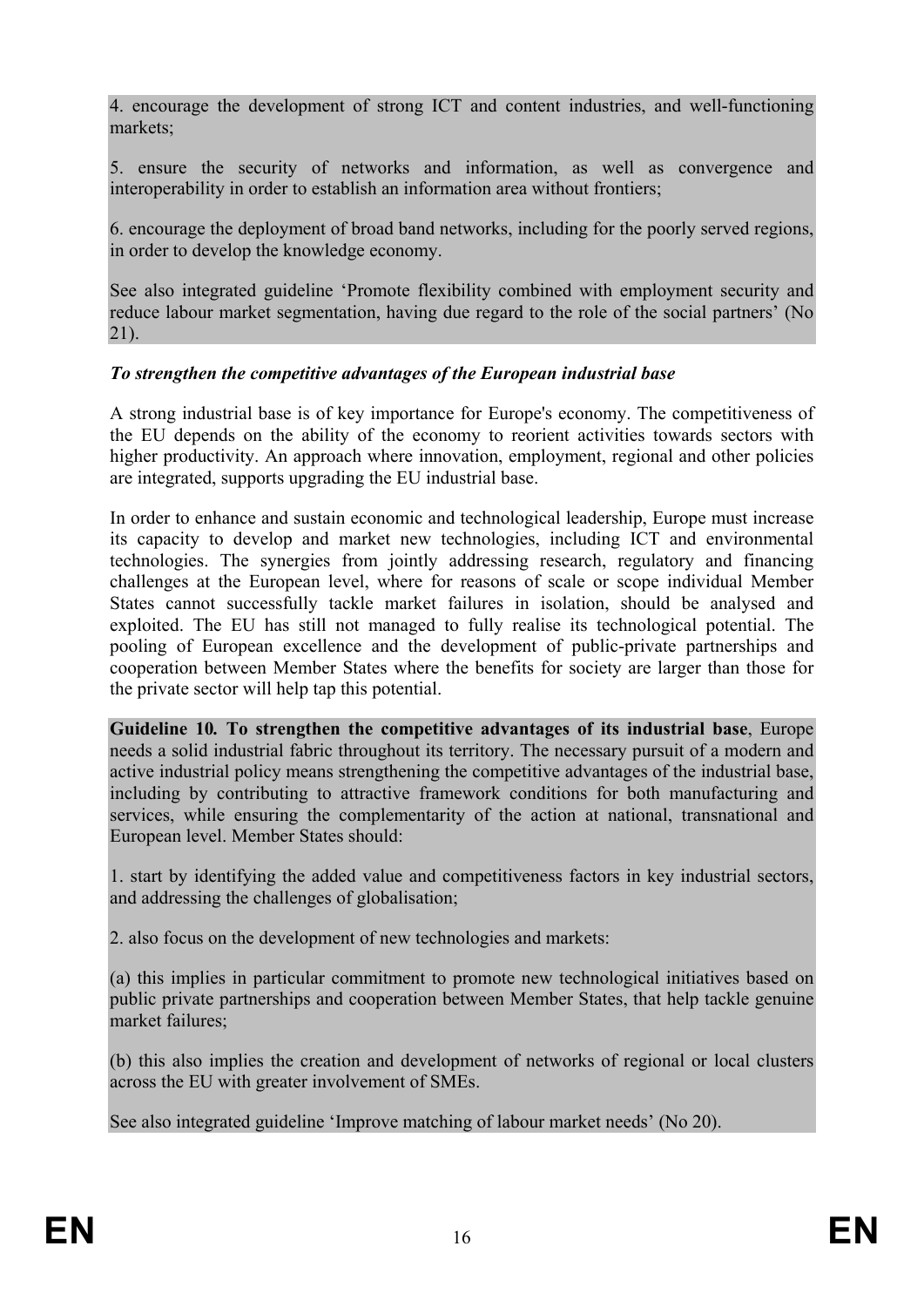#### *Encourage the sustainable use of resources*

Lasting success for the Union also depends on addressing a range of resource and environmental challenges which, if left unchecked, will act as a brake on future growth. Recent developments have emphasised the importance of energy efficiency and reducing the vulnerability of the European economy to oil prices variations. An integrated approach to climate and energy policy is needed to increase the security of supply, ensure the competitiveness of the EU economy and the availability of affordable energy, and combat climate change. Member States and the Community must both contribute to achieving the EU targets of at least a 20 % reduction in greenhouse gas emissions, a 20 % share of renewable energies as well as a 20 % improvement in energy efficiency by 2020. Member States should continue the fight against climate change in order that the global temperature increase does not exceed 2°C above pre-industrial levels, and implementing the Kyoto targets in a costeffective way. Member States should halt the loss of biological diversity between now and 2010, in particular by incorporating this requirement into other policies, given the importance of biodiversity for certain economic sectors. The use of market-based instruments, so that prices better reflect environmental damage and social costs, plays a key role in this context. Encouraging the development and use of environment-friendly technologies, the greening of public procurement with particular attention to SMEs, and the removal of environmentally harmful subsidies alongside other policy instruments can improve innovative performance and enhance the contribution to sustainable development. For example, EU companies are amongst the world leaders in developing new renewable energy technologies. In a context of continued upward pressure on energy prices, and accumulating threats to the climate, it is important to push energy efficiency improvements as a contribution to both growth and sustainable development.

#### **Guideline 11***.* **To encourage the sustainable use of resources and strengthen the synergies between environmental protection and growth**, Member States should:

1. give priority to energy efficiency and co-generation, the development of sustainable, including renewable, energies and the rapid spread of environmentally friendly and ecoefficient technologies, (a) inside the internal market on the one hand particularly in transport and energy, *inter alia*, in order to reduce the vulnerability of the European economy to oil price variations, and (b) towards the rest of the world on the other hand as a sector with a considerable export potential;

2. promote the development of means of internalisation of external environmental costs and decoupling of economic growth from environmental degradations. The implementation of these priorities should be in line with existing Community legislation and with the actions and instruments proposed in the Environmental Technologies Action Plan (ETAP), *inter alia*, through, (a) the use of market based instruments, (b) risk funds and R  $\&$  D funding, (c) the promotion of sustainable production and consumption patterns including the greening of public procurement, (d) paying particular attention to SMEs, and (e) a reform of subsidies that have considerable negative effects on the environment and are incompatible with sustainable development, with a view to eliminating them gradually;

3. pursue the objective of halting the loss of biological diversity between now and 2010, in particular by incorporating this requirement into other policies, given the importance of biodiversity for certain economic sectors;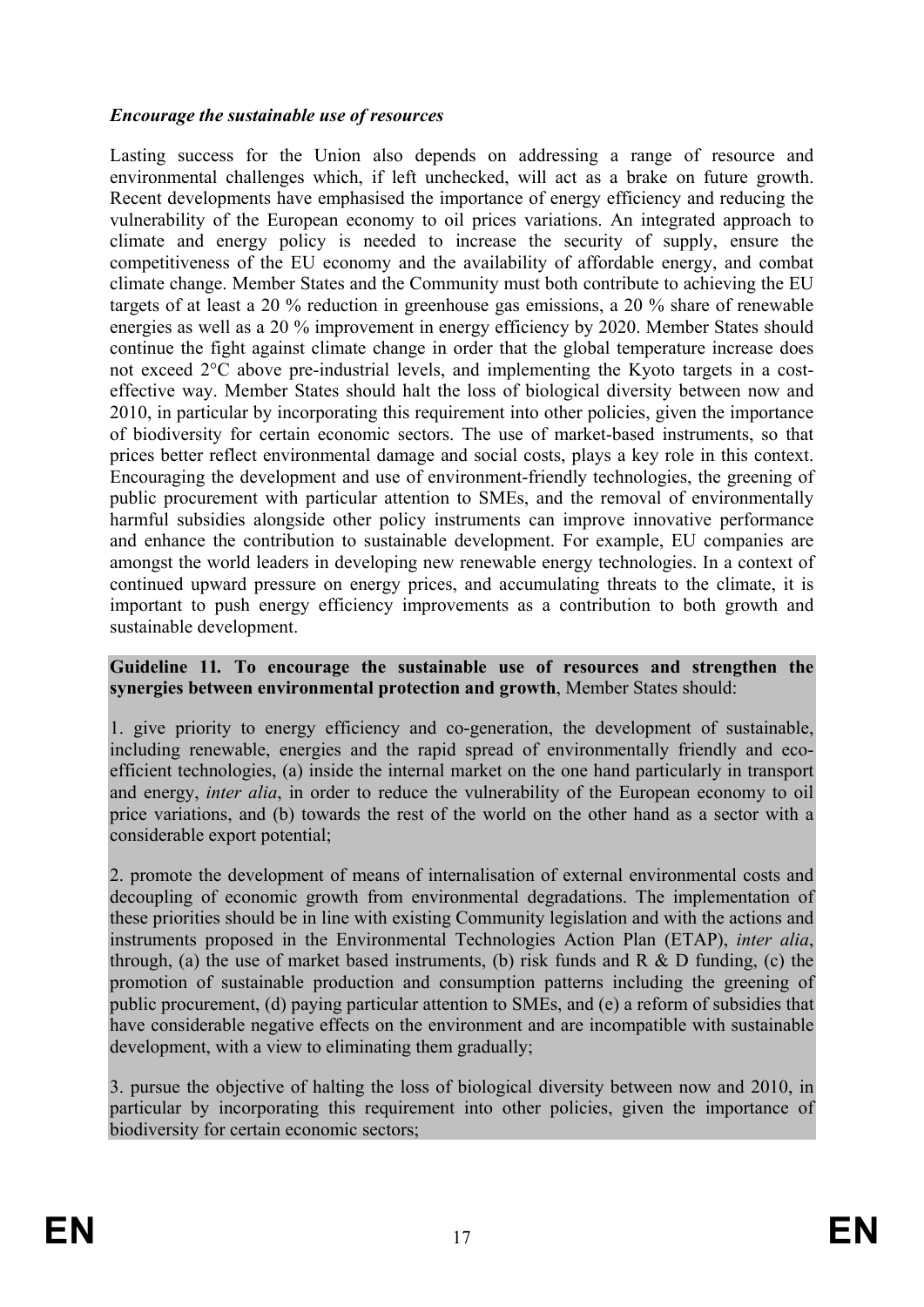4. continue to fight against climate change, while implementing the Kyoto targets in a costeffective way, particularly in regard to SMEs.

See also integrated guideline 'To promote a growth- and employment-orientated and efficient allocation of resources' (No 3).

# **B.2 Making Europe a more attractive place to invest and work**

The attractiveness of the European Union as an investment location depends, *inter alia*, on the size and openness of its markets, its regulatory environment, the quality of its labour force and its infrastructure.

# *Extend and deepen the internal market*

Whilst the internal market for goods is relatively well integrated, services markets remain, legally or *de facto,* rather fragmented. The complete and timely implementation of the Services Directive will be a significant step towards a fully operational Internal Market for services The elimination of obstacles through administrative burden reduction to cross-border activities it will help unleash the untapped potential of the services sector in Europe. Finally, the full integration of financial markets would raise output and employment by allowing more efficient allocation of capital and creating better conditions for business finance.

The further improvement of the transposition of internal market directives should remain a priority in order to reap the benefits of a Single European market. Furthermore, directives are often not implemented or applied correctly, as illustrated by the high number of infringement proceedings launched by the Commission. Member States need to cooperate more positively with each other and with the Commission to ensure that they deliver the full benefits of internal market legislation to their citizens and businesses. For example, there is considerable scope for further improvements in public procurement practices. Such improvements would be reflected in an increase in the share of public procurement publicly advertised. Moreover, more open procurement would lead to significant budgetary savings for the Member States.

# **Guideline 12***.* **To extend and deepen the internal market**, Member States should:

- 1. speed up the transposition of internal market directives;
- 2. give priority to stricter and better enforcement of internal market legislation;
- 3. eliminate remaining obstacles to cross-border activity;
- 4. apply EU public procurement rules effectively;

5. promote a fully operational internal market of services, while preserving the European social model;

6. accelerate financial market integration by a consistent and coherent implementation and enforcement of the Financial Services Action Plan.

See also integrated guideline 'To improve matching of labour market needs' (No 20).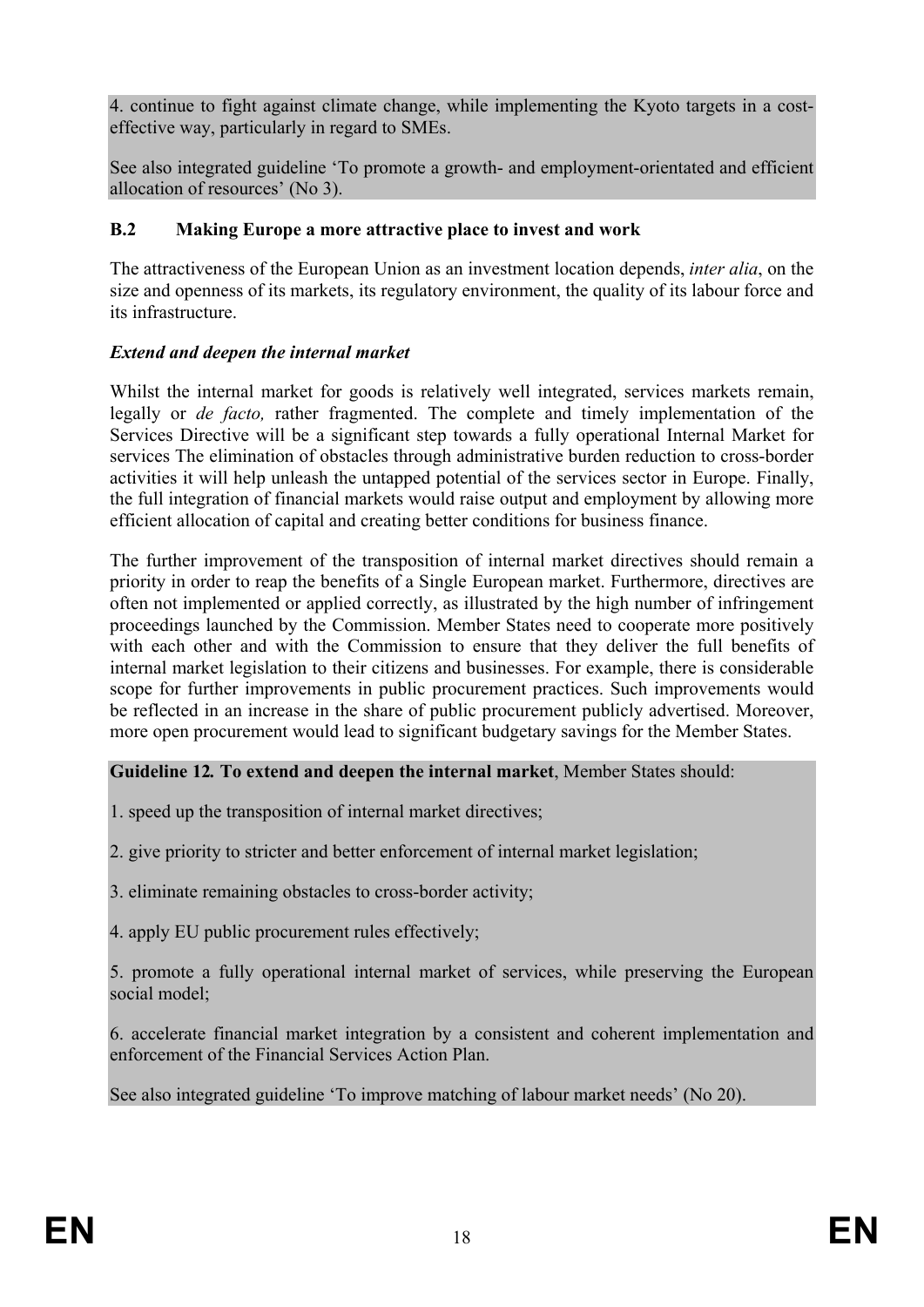#### *Ensure open and competitive markets inside and outside Europe*

An open global trading system is of essential interest for the EU. As the world's leading trader and investor, our openness allows lower cost inputs for industry, lower prices for consumers, a competitive stimulus for business, and new investment. At the same time, it is important for the EU to use its influence in international negotiations to seek openness from others. Therefore the EU remains committed to further breaking down barriers to trade and investment, while it will stand firm against unfair practices in trade, investment and distorted competition.

Competition policy has played a key role in ensuring a level playing field for firms in the EU. It can also be beneficial to look at the wider regulatory framework around markets, in order to promote the conditions which allow firms to compete effectively. A further opening of European markets to competition can be achieved by a reduction in the general level of remaining State aid. This movement must be accompanied by a redeployment of remaining State aid in favour of support for certain horizontal objectives. The review of State aid rules has facilitated this.

Structural reforms that ease market entry are particularly effective for enhancing competition. These will be particularly important in markets that were previously sheltered from competition because of anticompetitive behaviour, the existence of monopolies, overregulation (for example permits, licences, minimum capital requirements, legal barriers, shop opening hours, regulated prices, etc. may hinder the development of an effective competitive environment), or because of trade protection.

In addition, the implementation of agreed measures to open up the network industries to competition (in the areas of electricity and gas, transport, telecommunications and postal services) should help ensure lower overall prices and greater choice whilst guaranteeing the delivery of services of general economic interest to all citizens. Competition and regulatory authorities should ensure competition in liberalised markets. The satisfactory delivery of high quality Services of general economic interest at an affordable price must be guaranteed.

Empowered consumers who make informed choices will more quickly reward efficient operators. Further efforts are needed to improve the enforcement of consumer legislation which both empowers consumers and opens up the internal market to more intense competition at retail level.

External openness to trade and investment, by increasing both exports and imports, is an important spur to growth and employment and can reinforce structural reform. An open and strong system of global trade rules is of vital importance for the European economy. The successful completion of an ambitious and balanced agreement in the framework of the Doha-Round as well as the development of bilateral and regional free trade agreements, should further open up markets to trade and investment, thus contributing to raising potential growth.

**Guideline 13***.* **To ensure open and competitive markets inside and outside Europe and to reap the benefits of globalisation**, Member States should give priority to:

1. the removal of regulatory, trade and other barriers that unduly hinder competition;

2. a more effective enforcement of competition policy;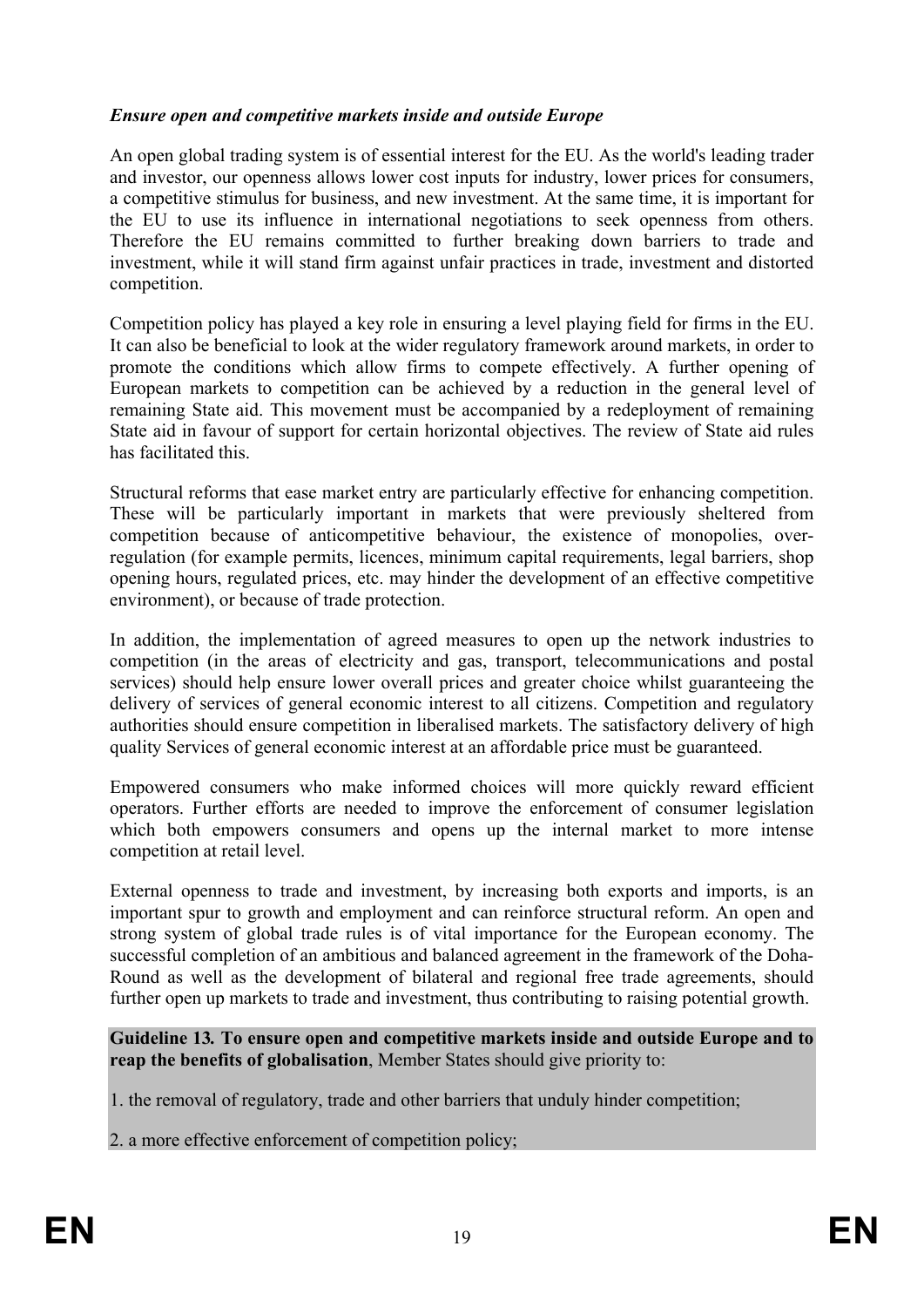3. selective screening of markets and regulations by competition and regulatory authorities in order to identify and remove obstacles to competition and market entry;

4. a reduction in State aid that distorts competition;

5. in line with the Community Framework, a redeployment of aid in favour of support for certain horizontal objectives such as research, innovation and the optimisation of human capital and for well-identified market failures;

6. the promotion of external openness, also in a multilateral context;

7. full implementation of the agreed measures to open up the network industries to competition in order to ensure effective competition in European wide integrated markets. At the same time, the delivery, at affordable prices, of effective services of general economic interest has an important role to play in a competitive and dynamic economy.

# *Improve European and national regulation*

Market regulation is essential to create an environment in which commercial transactions can take place at a competitive price. It also serves to correct market failures or to protect market participants. Nevertheless, the cumulative impact of legislation and regulation may impose substantial economic costs. It is therefore important that legislation is e well-designed, proportionate and regularly reviewed. The quality of the European and national regulatory environments is a matter of joint commitment and shared responsibility at both the EU and Member State level.

The better regulation culture has begun to take root in the EU. In the Commission's approach to better regulation, the economic, social and environmental impacts of new or revised legislation are carefully assessed to identify the potential trade-offs and synergies between different policy objectives. Moreover, existing regulation is screened for simplification potential, including of administrative burdens, and its impact on competitiveness is assessed. Finally, a common approach to measuring the administrative costs of new and existing legislation has been agreed, and an ambitious target has been set to achieve a 25 % reduction in the burden arising from EU legislation and its national transposition by 2012.

Member States should set equally ambitious reduction targets for administrative burdens stemming from all levels of national legislation. More generally, Member States should adopt a comprehensive and explicit better regulation strategy, including appropriate institutional structures, monitoring tools and resources. Member States should systematically assess costs and benefits of legislative initiatives and revisions. They should improve the quality of regulation, while preserving their objectives, and simplify existing legislation. They should consult widely on the costs and benefits of regulatory initiatives; particularly where trade-offs between different policy objectives are implied. Member States should also ensure that appropriate alternatives to regulation are given full consideration. This is especially important for small and medium-sized enterprises (SMEs), which usually have only limited resources to deal with the regulatory requirements imposed by both Community and national legislation. Hence, special consideration should be given to whether SMEs could be exempted in total or in part from administrative requirements.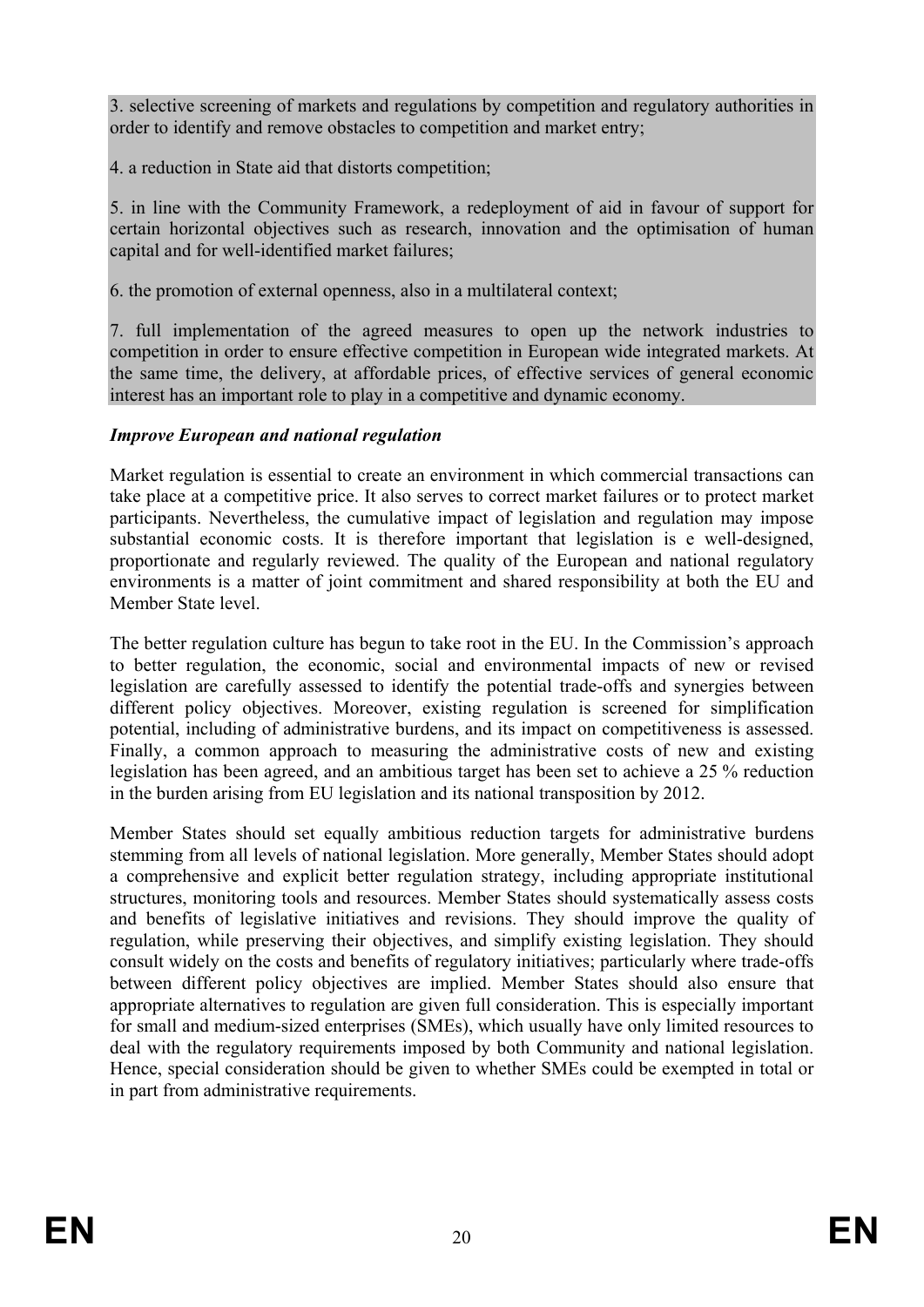**Guideline 14***.* **To create a more competitive business environment and encourage private initiative through better regulation**, Member States should:

1. reduce the administrative burden that bears upon enterprises, particularly on SMEs and startups;

2. improve the quality of existing and new regulations, while preserving their objectives, through a systematic and rigorous assessment of their economic, social (including health) and environmental impacts, while considering and making progress in measurement of the administrative burden associated with regulation, as well as the impact on competitiveness, including in relation to enforcement;

3. encourage enterprises in developing their corporate social responsibility.

Europe needs to foster its entrepreneurial drive more effectively and it needs more new firms willing to embark on creative or innovative ventures. Learning about entrepreneurship through all forms of education and training should be supported and relevant skills provided. The entrepreneurship dimension should be integrated in the life long learning process from school. Partnerships with companies should be encouraged. The creation and growth of businesses can be encouraged by improving access to finance and strengthening economic incentives. This can include adapting tax systems to reward success, reducing non-wage labour costs and reducing the administrative burdens for start-ups, notably through the provision of relevant business support services (especially for young entrepreneurs) and setting up of single contact points. Particular emphasis should be put on facilitating the transfer of ownership and improving rescue and restructuring proceedings in particular with more efficient bankruptcy laws. The implementation of the proposals which will be part of the upcoming 'Small Business Act' for the EU will contribute to unlocking the growth and jobs potential of SMEs.

**Guideline 15***.* **To promote a more entrepreneurial culture and create a supportive environment for SMEs**, Member States should:

1. improve access to finance, in order to favour their creation and growth, in particular microloans and other forms of risk capital;

2. strengthen economic incentives, including by simplifying tax systems and reducing nonwage labour costs;

3. strengthen the innovative potential of SMEs;

4. provide relevant support services, like the creation of one-stop contact points and the stimulation of national support networks for enterprises, in order to favour their creation and growth in line with Small firms' Charter. In addition, Member States should reinforce entrepreneurship education and training for SMEs. They should also facilitate the transfer of ownership, modernise where necessary their bankruptcy laws, and improve their rescue and restructuring proceedings.

See also integrated guidelines 'To promote a growth- and employment-orientated and efficient allocation of resources' (No 3) and 'To facilitate all forms of innovation' (No 8, Nos 23 and 24).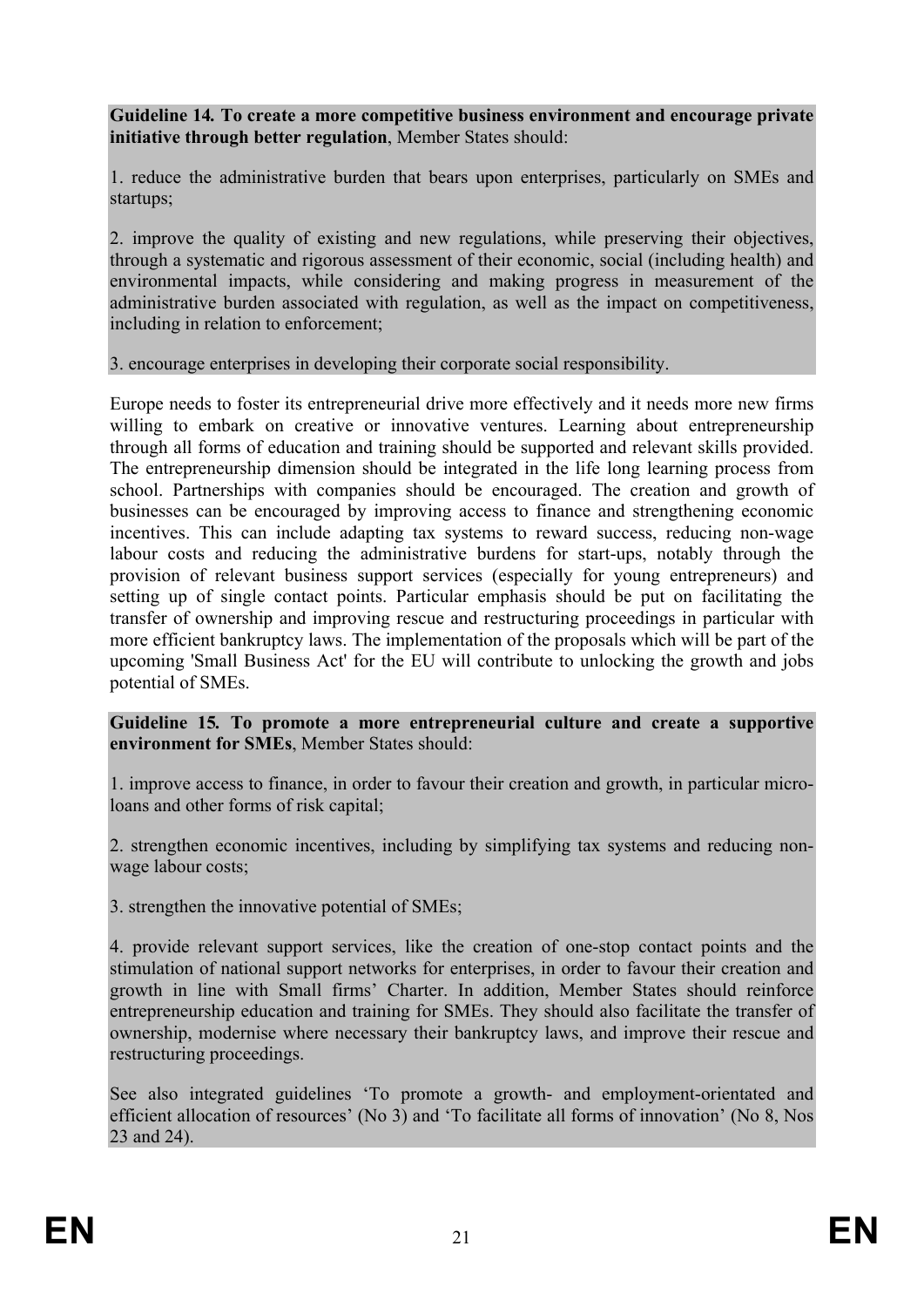#### *Expand and improve European infrastructure*

Modern infrastructure is an important factor affecting the attractiveness of locations. It facilitates mobility of persons, goods and services throughout the Union. Modern transport, energy and electronic communication infrastructure are an important factor element of the Lisbon strategy. By reducing transport costs and by widening markets, interconnected and interoperable trans-European networks help foster international trade and fuel internal market dynamics. Moreover, the ongoing liberalisation of European network industries fosters competition and drives efficiency gains in these sectors.

In terms of future investment in European infrastructure, the implementation of 30 priority transport projects identified by Parliament and Council in the trans-European network (TEN) transport guidelines, as well as the completion of the quick-start cross-border projects for transport, renewable energy and broadband communications and research (identified under the European Initiative for Growth and the implementation of the other transport projects, supported by the Cohesion Fund) should be a priority. Infrastructure bottlenecks within countries also need to be tackled. Appropriate infrastructure pricing systems can contribute to the efficient use of infrastructure and the development of a sustainable modal balance.

**Guideline 16***.* **To expand, improve and link up European infrastructure and complete priority cross-border projects** with the particular aim of achieving a greater integration of national markets within the enlarged EU, Member States should:

1. develop adequate conditions for resource-efficient transport, energy and ICT infrastructures, in priority, those included in the TEN networks, by complementing Community mechanisms, notably including in cross-border sections and peripherical regions, as an essential condition to achieve a successful opening up of the network industries to competition;

2. consider the development of public-private partnerships;

3. consider the case for appropriate infrastructure pricing systems to ensure the efficient use of infrastructures and the development of a sustainable modal balance, emphasizing technology shift and innovation and taking due account of environmental costs and the impact on growth.

See also integrated guideline 'To facilitate the spread and effective use of ICT and build a fully inclusive information society' (No 9).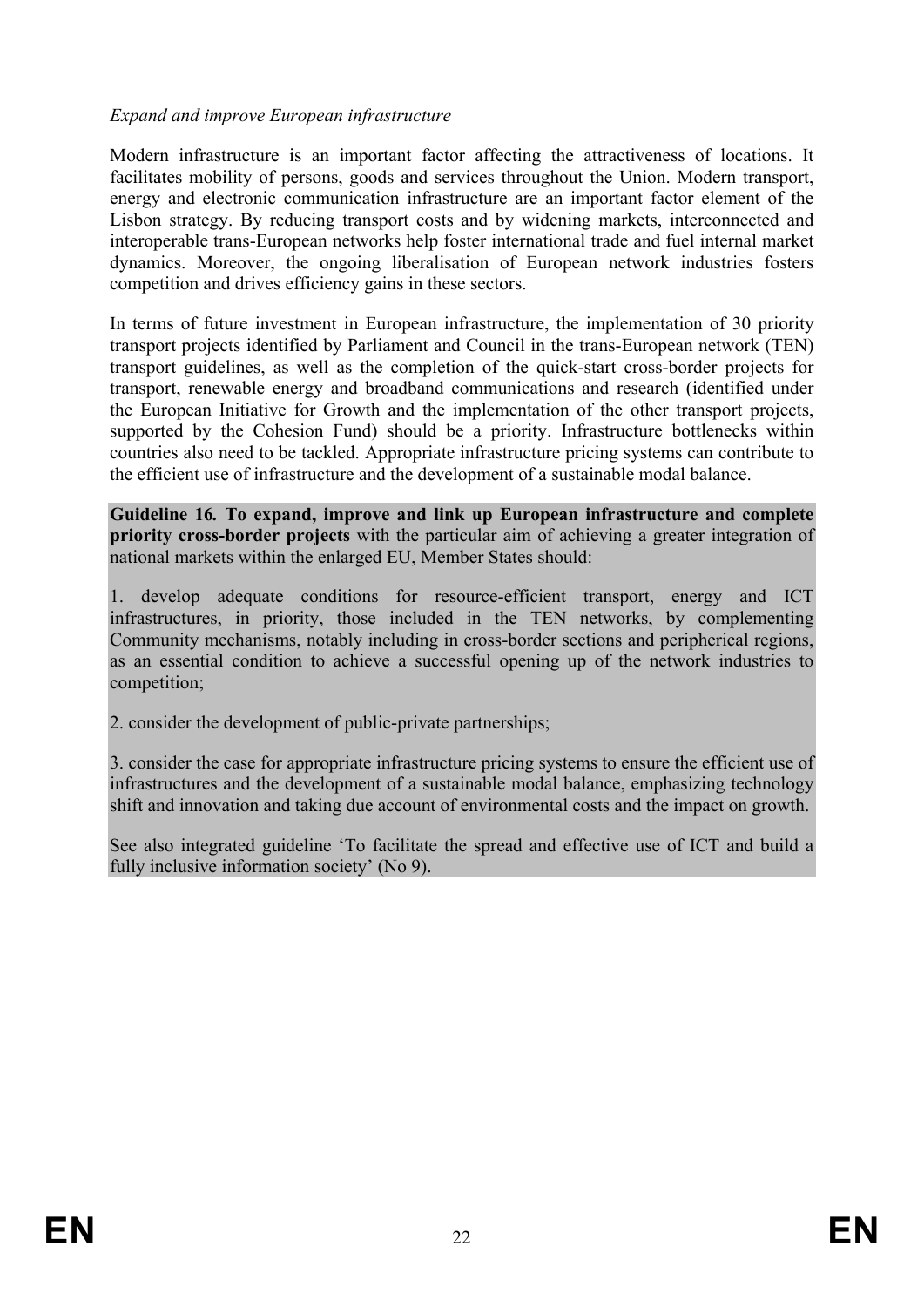**Part 2** 

# **The Employment Guidelines (2008-2010)**

Proposal for a

**COUNCIL DECISION** 

**on guidelines for the employment policies of the Member States (under Article 128 of the EC Treaty)**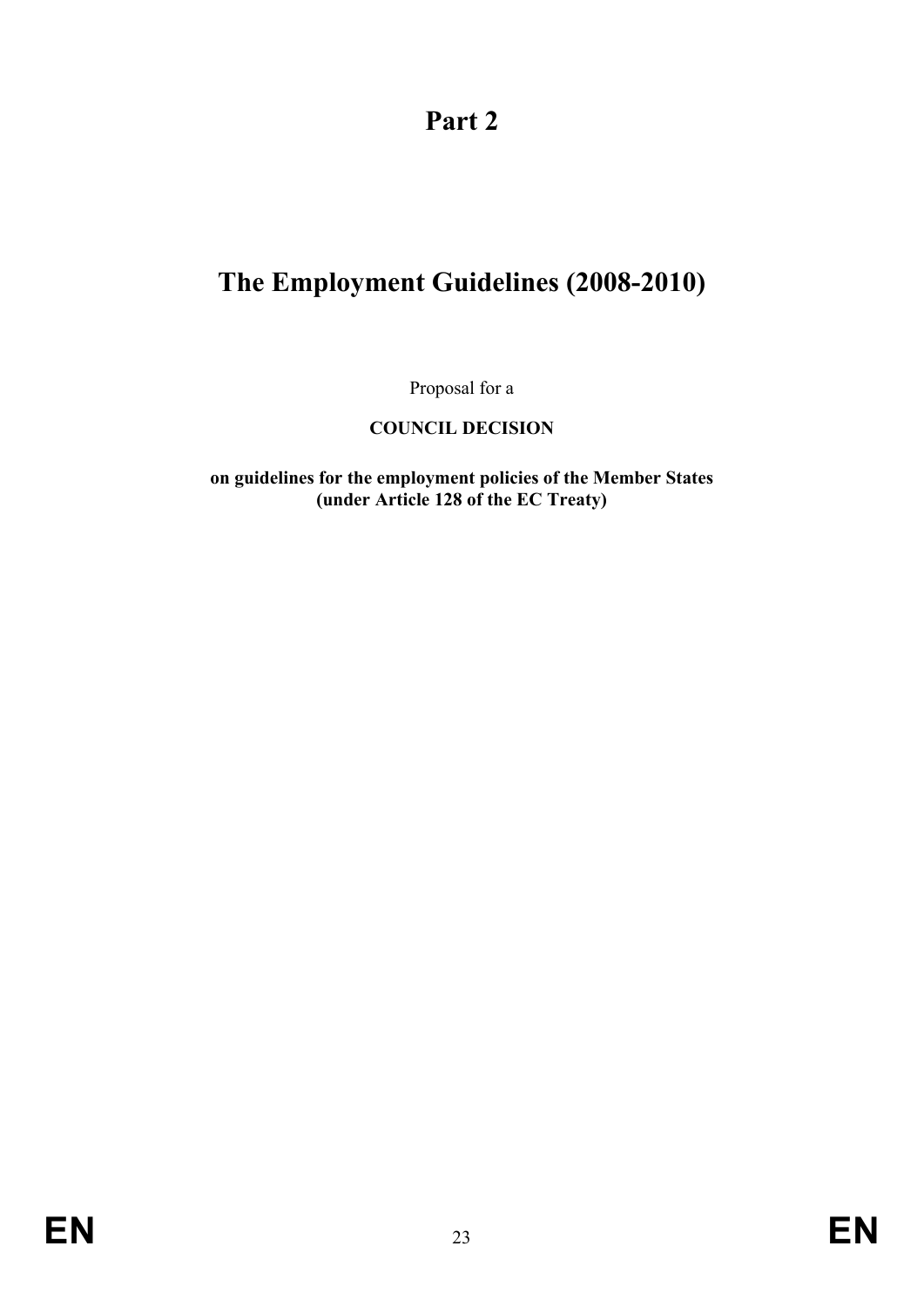# **Proposal for a**

#### **COUNCIL DECISION**

#### **on guidelines for the employment policies of the Member States**

#### THE COUNCIL OF THE EUROPEAN UNION,

Having regard to the Treaty establishing the European Community, and in particular Article  $128(2)$  thereof.

Having regard to the proposal from the Commission<sup>2</sup>,

Having regard to the Opinion of the European Parliament<sup>3</sup>,

Having regard to the Opinion of the European Economic and Social Committee<sup>4</sup>,

Having regard to the Opinion of the Committee of the Regions<sup>5</sup>,

Having regard to the Opinion of the Employment Committee,

Whereas:

- 1. The reform of the Lisbon Strategy in 2005 has placed the emphasis on growth and jobs. The Employment Guidelines of the European Employment Strategy and the Broad Economic Policy Guidelines have been adopted as an integrated package<sup>6</sup>, whereby the European Employment Strategy has the leading role in the implementation of the employment and labour market objectives of the Lisbon Strategy.
- 2. The examination of the Member States' National Reform Programmes contained in the Commission's Annual Progress Report and in the draft Joint Employment Report shows that Member States should continue to make every effort to address the priority areas of
	- attracting and retaining more people in employment, increasing labour supply and modernising social protection systems,
	- improving adaptability of workers and enterprises, and
	- increasing investment in human capital through better education and skills.

<u>.</u>

 $\overline{2}$ OJ C …, …, p. .

<sup>3</sup> OJ C …, …, p. .

<sup>4</sup> OJ C …, …, p. . 5

OJ C …, …, p. . 6

OJ L 205, 6.8.2005, p. 21 (Employment Guidelines) and p. 28 (Broad Economic Policy Guidelines).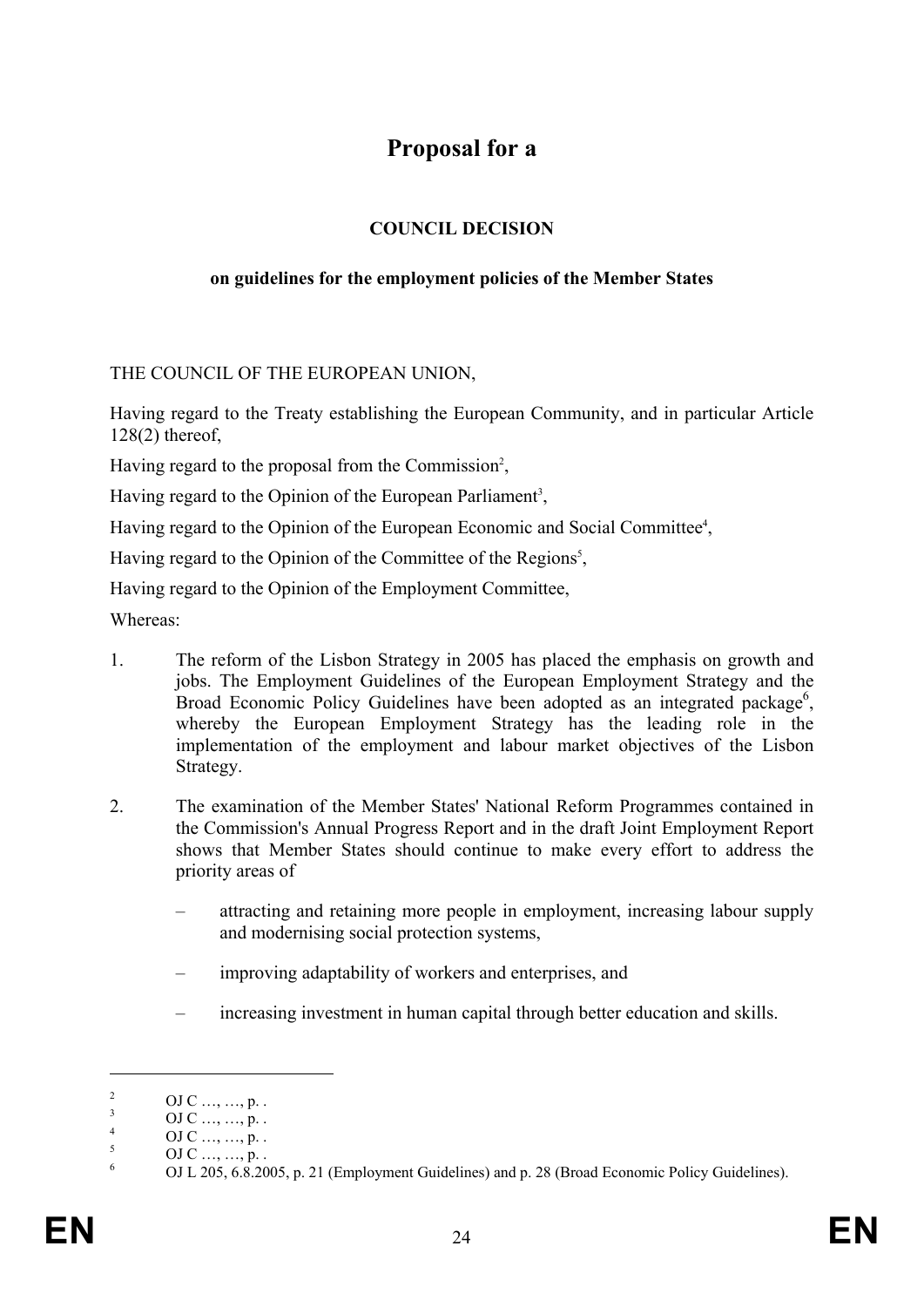- 3. In the light of both the Commission's examination of the National Reform Programmes and the European Council conclusions, the focus should be on effective and timely implementation, paying special attention to the agreed quantitative targets and benchmarks, and in line with the conclusions of the European Council.
- 4. The Employment Guidelines are valid for three years, while in the intermediate years until 2010 their updating should remain strictly limited.
- 5. Member States should take the Employment Guidelines into account when implementing programmed Community funding, in particular of the European Social Fund.
- 6. In view of the integrated nature of the guideline package, Member States should fully implement the Broad Economic Policy Guidelines.

HAS ADOPTED THIS DECISION:

#### *Article 1*

The guidelines for Member States' employment policies as set out in the Annex are hereby adopted.

#### *Article 2*

The guidelines shall be taken into account in the employment policies of the Member States, which shall be reported upon in the National Reform Programmes.

#### *Article 3*

This decision is addressed to the Member States.

Done at Brussels,

 *For the Council The President*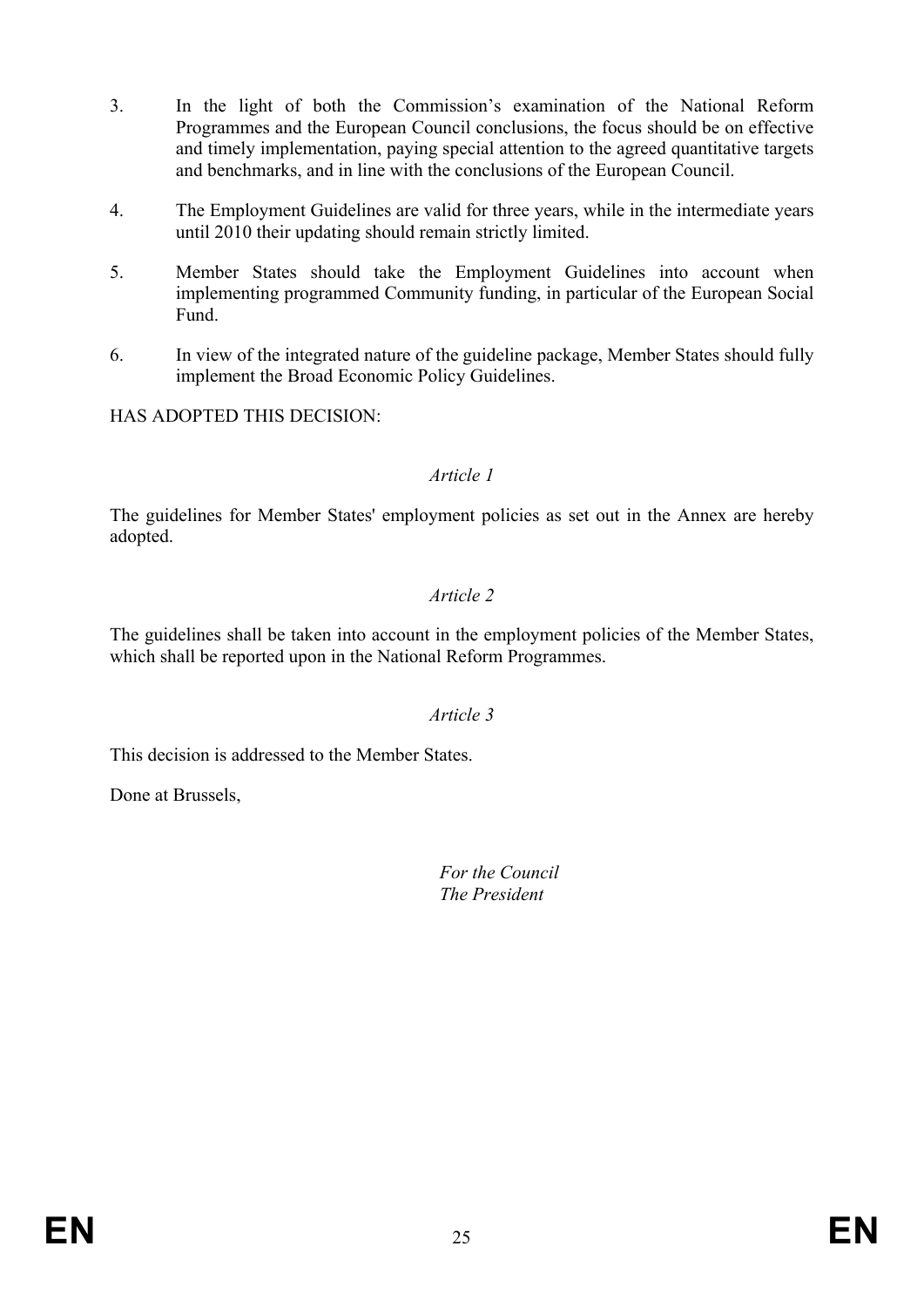# **ANNEX**

#### **Guidelines for the employment policies of the Member States: promoting the European Social Model**

Member States, in cooperation with the social partners, shall conduct their policies with a view to implementing the objectives and priorities for action specified below so that more and better jobs support an inclusive labour market. Reflecting the Lisbon strategy and taking into account the common social objectives, the Member States' policies shall foster in a balanced manner:

- *Full employment:* Achieving full employment, and reducing unemployment and inactivity, by increasing the demand for and supply of labour through an integrated flexicurity approach is vital to sustain economic growth and reinforce social cohesion. This requires policies that address simultaneously the flexibility of labour markets, work organisation and labour relations, and employment security and social security.
- *Improving quality and productivity at work:* Efforts to raise employment rates go hand in hand with improving the attractiveness of jobs, quality at work, labour productivity growth, reducing segmentation and the proportion of working poor. Synergies between quality at work, productivity and employment should be fully exploited.
- *Strengthening social and territorial cohesion*: Determined action is needed to strengthen and reinforce social inclusion, fight poverty - especially child poverty-, prevent exclusion from the labour market, support integration in employment of people at a disadvantage, and to reduce regional disparities in terms of employment, unemployment and labour productivity, especially in regions lagging behind. Strengthened interaction is needed with the Open Method of Coordination in Social Protection and Social Inclusion.

Equal opportunities and combating discrimination are essential for progress. Gender mainstreaming and the promotion of gender equality should be ensured in all action taken. Particular attention must also be paid to significantly reducing all gender related gaps in the labour market in line with the European Pact for Gender Equality. This will assist Member States in addressing the demographic challenge. As part of a new intergenerational approach, particular attention should be paid to the situation of young people, implementing the European Youth Pact, and to promoting access to employment throughout working life. Particular attention must also be paid to significantly reducing employment gaps for people at a disadvantage, including disabled people, as well as between third-country nationals and EU citizens, in line with any national targets.

Member States should aim towards active social integration of all through promotion of labour force participation and fight poverty and exclusion of those and groups who are most marginalized in society.

In taking action, Member States should ensure good governance of employment and social policies and ensure that the positive developments in the fields of economics, labour and social affairs are mutually reinforcing. They should establish a broad partnership for change by fully involving parliamentary bodies and stakeholders, including those at regional and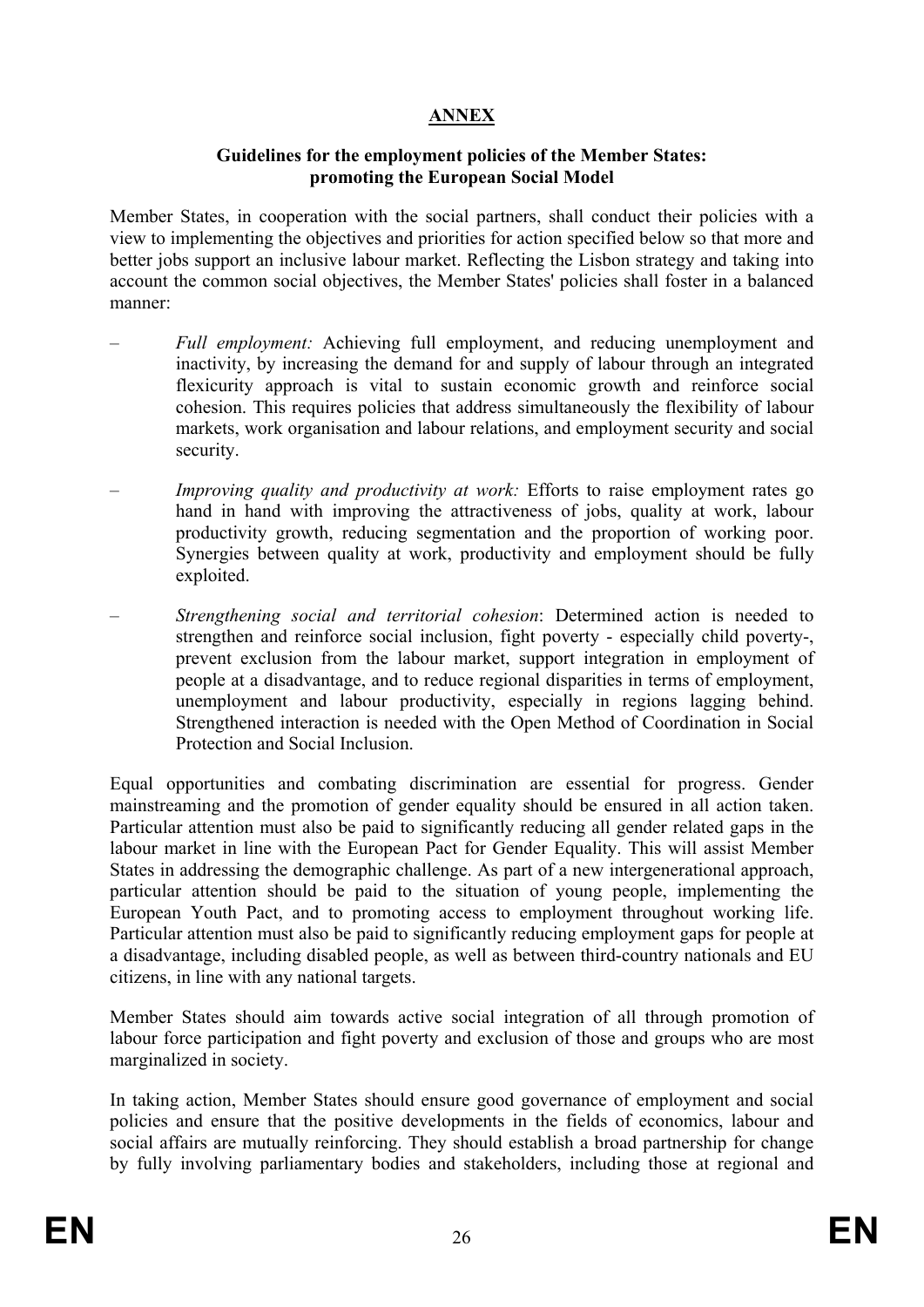local levels and civil society organizations. European and national social partners should play a central role. A number of targets and benchmarks which have been set at EU level in the framework of the European Employment Strategy in the context of the 2003 guidelines should continue to be followed up with indicators and scoreboards. Member States are also encouraged to monitor the social impact of reforms and define their own commitments and targets, for which they should take these into account, as well as the country specific recommendations agreed at EU level.

Good governance also requires greater efficiency in the allocation of administrative and financial resources. In agreement with the Commission, Member States should target the resources of the Structural Funds, in particular the European Social Fund, on the implementation of the European Employment Strategy and the Union's social objectives and report on the action taken. Particular attention should be paid to strengthening institutional and administrative capacity in the Member States.

#### **Guideline 17***.* **Implement employment policies aiming at achieving full employment, improving quality and productivity at work, and strengthening social and territorial cohesion.**

Policies should contribute to achieving an average employment rate for the European Union (EU) of 70 % overall, of at least 60 % for women and of 50 % for older workers (55 to 64) by 2010, and to reduce unemployment and inactivity. Member States should consider setting national employment rate targets.

In addressing these objectives, action should concentrate on the following priorities:

- attract and retain more people in employment, increase labour supply and modernise social protection systems,
- improve adaptability of workers and enterprises,
- increase investment in human capital through better education and skills.

#### **1. Attract and retain more people in employment, increase labour supply and modernise social protection systems**

Raising employment levels is the most effective means of generating economic growth and promoting socially inclusive economies whilst ensuring a safety net for those unable to work. Promoting a lifecycle approach to work and modernising social protection systems to ensure their adequacy, financial sustainability and responsiveness to changing needs in society are all the more necessary because of the expected decline in the working-age population. Special attention should be paid to tackling the persistent employment gaps between women and men, further increasing the employment rates of older workers and young people, as part of new intergenerational approach, and the promoting active inclusion of those most excluded from the labour market. Intensified action is also required to improve the situation of young people in the labour market and to significantly reduce youth unemployment, which is on average double the overall unemployment rate.

The right conditions must be put in place to facilitate progress in employment, whether it is first time entry, a move back to employment after a break or the wish to prolong working lives. The quality of jobs, including pay and benefits, working conditions access to lifelong learning and career prospects, are crucial for a flexicurity approach, as are support and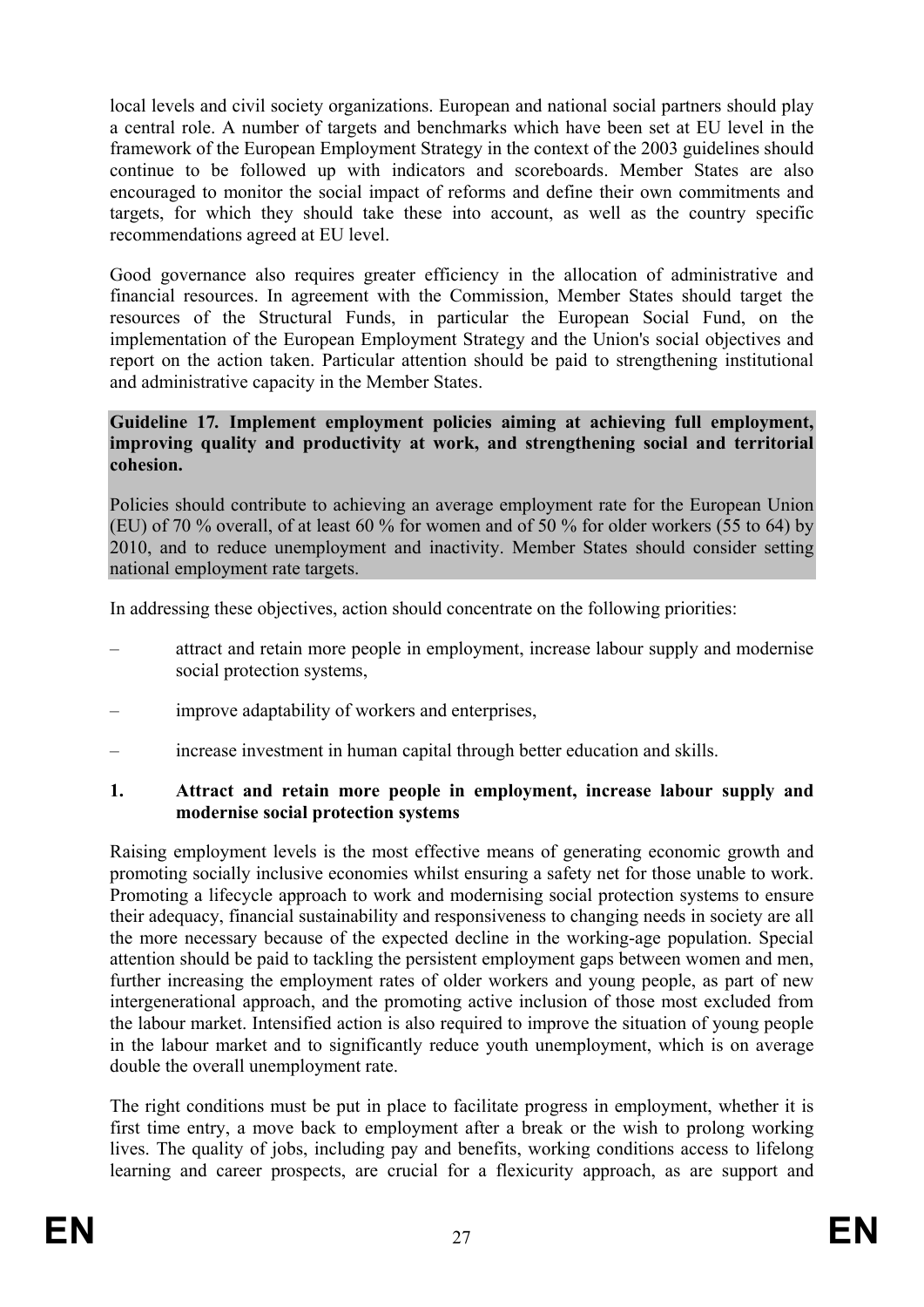incentives stemming from social protection systems. To enhance a life cycle approach to work and to promote reconciliation between work and family life policies towards childcare provisions are necessary. Securing coverage of at least 90 % of children between 3 years old and the mandatory school age and at least 33 % of children under 3 years of age by 2010 is a useful benchmarks. The increase in the average employment rate of parents, especially single parents, requires measures to support families. In particular, Member States should take account of the special needs of single parents and families with many children. Furthermore to prolong working lives, the effective average exit age from the labour market by 2010 would require a five year increase at EU level (compared to 59.9 in 2001). Member States should also enact measures for health protection, for prevention and for the promotion of healthy lifestyles with the goal of reducing sickness burdens, increasing labour productivity and prolonging working life.

The implementation of the European Youth Pact should also be a contribution to a lifecycle approach to work in particular by facilitating transition from education to the labour market.

#### **Guideline 18***.* **Promote a lifecycle approach to work through:**

- a renewed endeavour to build employment pathways for young people and reduce youth unemployment, as called for in the European Youth Pact,

- resolute action to increase female participation and reduce gender gaps in employment, unemployment and pay,

- better reconciliation of work and private life and the provision of accessible and affordable childcare facilities and care for other dependants,

support for active ageing, including appropriate working conditions, improved (occupational) health status and adequate incentives to work and discouragement of early retirement,

- modern social protection systems, including pensions and healthcare, ensuring their social adequacy, financial sustainability and responsiveness to changing needs, so as to support participation and better retention in employment and longer working lives.

See also integrated guideline 'To safeguard economic and fiscal sustainability as a basis for increased employment' (No 2).

Active inclusion policies can increase labour supply and strengthen society's cohesiveness and are a powerful means of promoting the social and labour market integration of the most disadvantaged. Every person becoming unemployed must be offered a new start in a reasonable period of time. In the case of young people this period should be short, e.g. at most 4 months by 2010; for adult people at most 12 months. Policies aiming at offering active labour market measures to the long-term unemployed should be pursued, taking into consideration the participation rate benchmark of 25 % in 2010. Activation should be in the form of training, retraining, work practice, a job or other employability measure, combined where appropriate with on-going job search assistance. Facilitating access to employment for job seekers, preventing unemployment and ensuring that those who become unemployed remain closely connected to the labour market and employable are essential to increase participation, and combat social exclusion. This is also in line with a flexicurity approach. Attaining these objectives requires removing barriers to the labour market by assisting with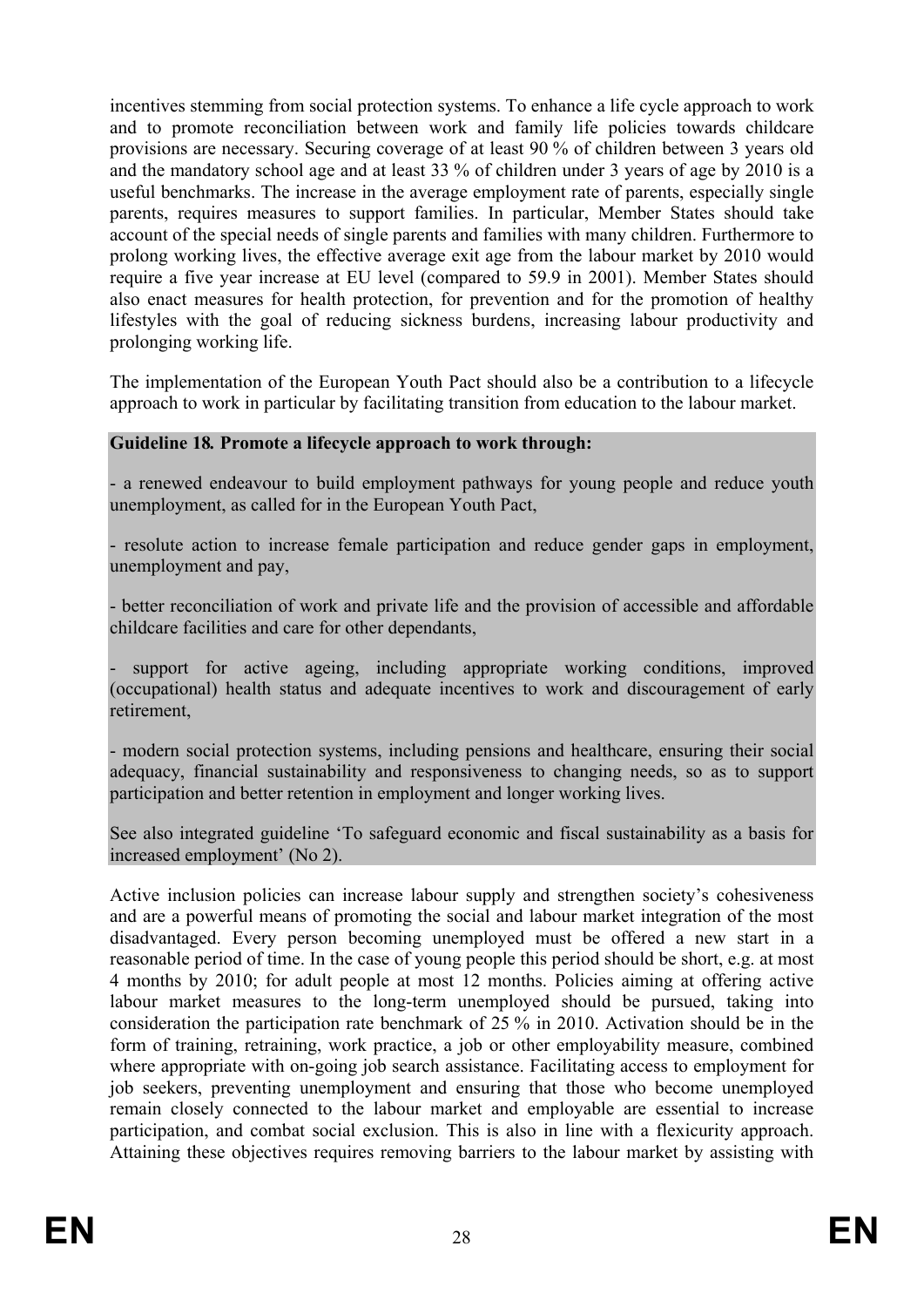effective job searching, facilitating access to training and other active labour market measures, ensuring affordable access to basic services and providing adequate levels of minimum resources to all. This approach should, at the same time, ensure that work pays for all workers, as well as remove unemployment, poverty and inactivity traps. Special attention should be paid to promoting the inclusion of disadvantaged people, including low-skilled workers, in the labour market, including through the expansion of social services and the social economy, as well as the development of new sources of jobs in response to collective needs. Combating discrimination, promoting access to employment for disabled people and integrating immigrants and minorities are particularly essential.

**Guideline 19. Ensure inclusive labour markets, enhance work attractiveness, and make work pay for job-seekers, including disadvantaged people, and the inactive through:**

- active and preventive labour market measures including early identification of needs, job search assistance, guidance and training as part of personalised action plans, provision of necessary social services to support the inclusion of those furthest away from the labour market and contribute to the eradication of poverty,

- continual review of the incentives and disincentives resulting from the tax and benefit systems, including the management and conditionality of benefits and a significant reduction of high marginal effective tax rates, notably for those with low incomes, whilst ensuring adequate levels of social protection,

- development of new sources of jobs in services for individuals and businesses, notably at local level.

To allow more people to find better employment, it is also necessary to strengthen the labour market infrastructure at national and EU level, including through the EURES network, so as to better anticipate and resolve possible mismatches. Better transitions between jobs and into employment are an essential part of a flexicurity concept and policies to enhance mobility and matching on the labour market should be promoted. Job-seekers throughout the EU should be able to consult all job vacancies advertised through Member States' employment services. Mobility of workers within the EU should be fully ensured within the context of the Treaties. Full consideration must also be given on the national labour markets to the additional labour supply resulting from immigration of third-country nationals.

#### **Guideline 20***.* **Improve matching of labour market needs through:**

- the modernisation and strengthening of labour market institutions, notably employment services, also with a view to ensuring greater transparency of employment and training opportunities at national and European level,

- removing obstacles to mobility for workers across Europe within the framework of the Treaties,

- better anticipation of skill needs, labour market shortages and bottlenecks,

- appropriate management of economic migration.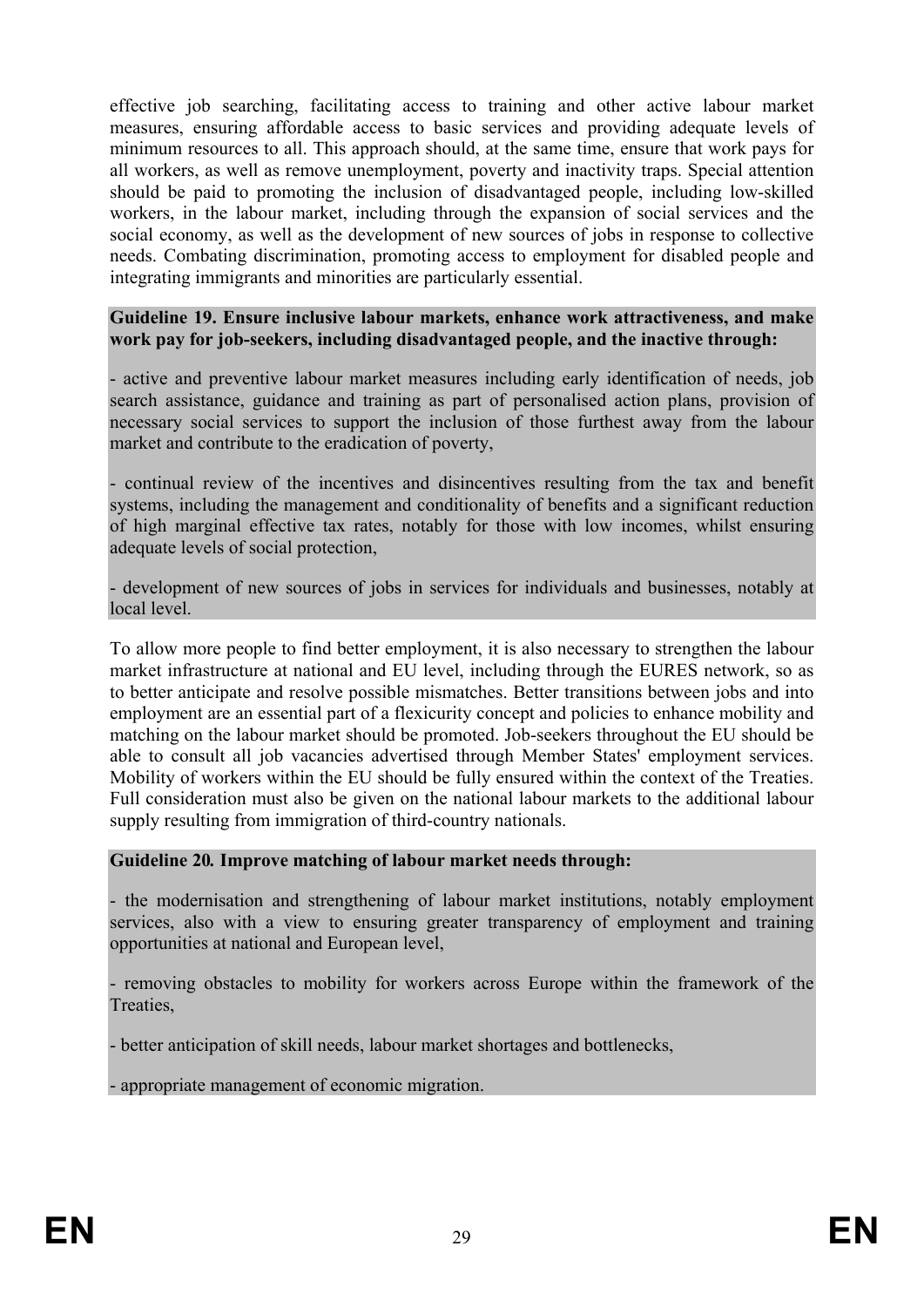# **2. Improve adaptability of workers and enterprises**

Europe needs to improve its capacity to anticipate, trigger and absorb economic and social change. This requires employment-friendly labour costs, modern forms of work organisation and well-functioning labour markets allowing more flexibility combined with employment security to meet the needs of companies and workers. This should also contribute to preventing the emergence of segmented labour markets and reducing undeclared work. To successfully meet these challenges an integrated flexicurity approach is needed, covering contractual arrangements; life long learning; active labour market policy; and social security systems (see also Guidelines 18, 19, 23).

In today's increasingly global economy with market opening and the continual introduction of new technologies, both enterprises and workers are confronted with the need, and indeed the opportunity, to adapt. While this process of structural changes is overall beneficial to growth and employment, it also brings about transformations which are disruptive to some workers and enterprises. Enterprises must become more flexible to respond to sudden changes in demand, adapt to new technologies and innovate constantly, in order to remain competitive. They must also respond to the increasing demand for job quality related to workers' personal preferences and family changes, and they will have to cope with an ageing workforce and fewer young recruits. For workers, working life is becoming more complex as working patterns become more diverse, irregular and an increasing number of transitions need to be managed successfully throughout the lifecycle. With rapidly changing economies, workers must be prepared for and furnished with lifelong learning opportunities, in order to cope with new ways of working, including enhanced exploitation of Information and Communication Technologies (ICT), and changes in their working status with associated risks of having to face temporary losses of income better accommodated through the provision of appropriate modernised social protection.

Member States should implement their own pathways, based on the common principles adopted by the Council. Flexicurity involves four key components that should be taken into account: flexible and reliable contractual arrangements through modern labour laws; collective agreements and work organisation; comprehensive lifelong learning (LLL) strategies to ensure the continual adaptability and employability of workers, particularly the most vulnerable; effective active labour market policies (ALMP) that help people cope with rapid change, reduce unemployment spells and ease transitions to new jobs; and modern social security systems that provide adequate income support, encourage employment and facilitate labour market mobility (this includes broad coverage of social protection provisions, unemployment benefits, pensions and healthcare, that help people combine work with private and family responsibilities such as childcare). Geographical mobility is also needed to access job opportunities more widely and in the EU at large.

#### **Guideline 21***.* **Promote flexibility combined with employment security and reduce labour market segmentation, having due regard to the role of the social partners, through:**

- the adaptation of employment legislation, reviewing where necessary the different contractual and working time arrangements,

- addressing the issue of undeclared work,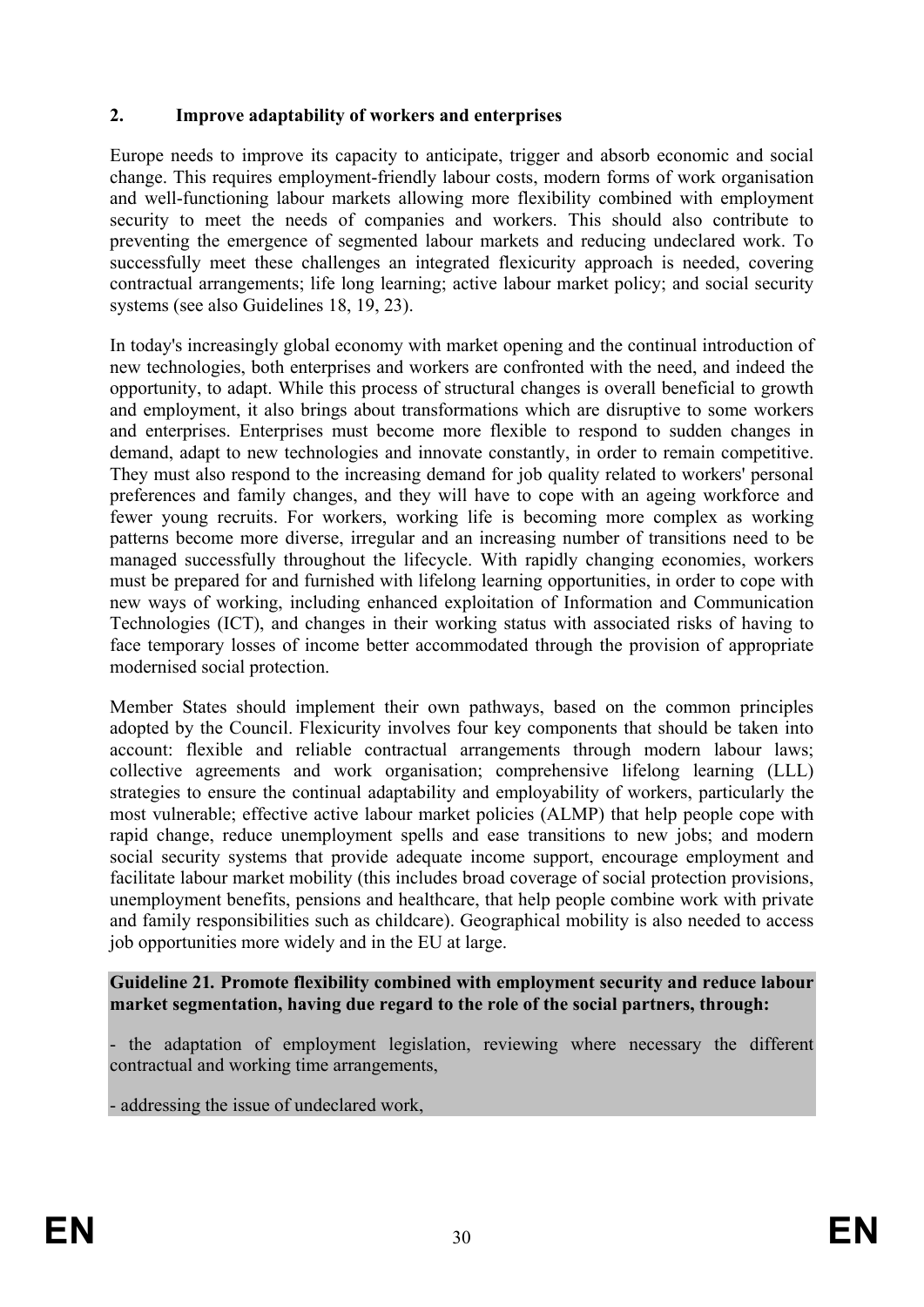- better anticipation and positive management of change, including economic restructuring, notably changes linked to trade opening, so as to minimise their social costs and facilitate adaptation,

- the promotion and dissemination of innovative and adaptable forms of work organisation, with a view to improving quality and productivity at work, including health and safety,

- support for transitions in occupational status, including training, self-employment, business creation and geographic mobility.

See also integrated guideline 'To promote greater coherence between macroeconomic, structural and employment policies' (No 5).

To maximise job creation, preserve competitiveness and contribute to the general economic framework, overall wage developments should be in line with productivity growth over the economic cycle and should reflect the labour market situation. The gender pay gap should be reduced. Particular attention should be given to the low level of wages in professions and sectors which tend to be dominated by women and to the reasons which lead to reduced earnings in professions and sectors in which women become more prominent. Efforts to reduce non-wage labour costs and to review the tax wedge may also be needed to facilitate job creation, especially for low-wage employment.

**Guideline 22***.* **Ensure employment-friendly labour cost developments and wage-setting mechanisms by:** 

- encouraging social partners within their own areas of responsibility to set the right framework for wage bargaining in order to reflect productivity and labour market challenges at all relevant levels and to avoid gender pay gaps,

- reviewing the impact on employment of non-wage labour costs and where appropriate adjust their structure and level, especially to reduce the tax burden on the low-paid.

See also integrated guideline 'To ensure that wage developments contribute to macroeconomic stability and growth' (No 4).

#### **3. Increase investment in human capital through better education and skills**

Europe needs to invest more and more effectively in human capital. Too many people fail to enter, progress or remain in the labour market because of a lack of skills, or due to skills mismatches. To enhance access to employment for men and women of all ages, raise productivity levels, innovation and quality at work, the EU needs higher and more effective investment in human capital and lifelong learning in line with the flexicurity concept for the benefit of individuals, enterprises, the economy and society.

Knowledge-based and service-based economies require different skills from traditional industries; skills which also constantly need updating in the face of technological change and innovation. Workers, if they are to remain and progress in work and be prepared for transition and changing labour markets, need to accumulate and renew skills regularly. The productivity of enterprises is dependent on building and maintaining a workforce that can adapt to change. Governments need to ensure that educational attainment levels are improved and that young people are equipped with the necessary key competences, in line with the European Youth Pact. In order to improve labour market prospects for youth, the EU should aim at an average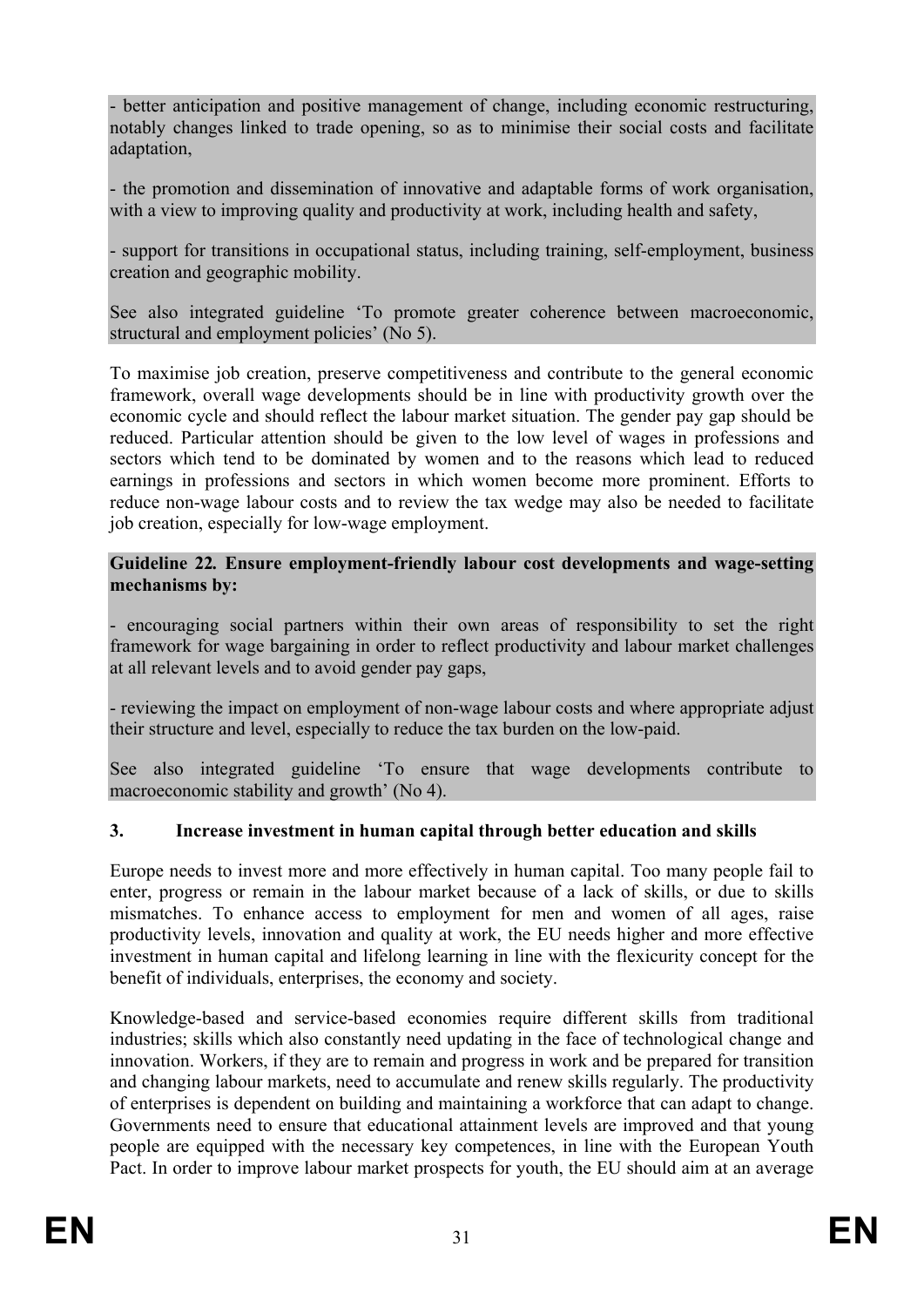rate of no more than 10 % early school leavers; and that at least 85 % of 22-year olds should have completed upper secondary education by 2010. Policies should also aim at increasing the EU average level of participation in lifelong learning to at least 12.5 % of the adult workingage population (25 to 64 age group). All stakeholders should be mobilised to develop and foster a true culture of lifelong learning from the earliest age. To achieve a substantial increase in public and private investment in human resources per capita and guarantee the quality and efficiency of these investments, it is important to ensure fair and transparent sharing of costs and responsibilities between all actors and to improve the evidence base of education and training policies. Member States should make better use of the Structural Funds and the European Investment Bank for investment in education and training. To achieve these aims, Member States must implement the coherent and comprehensive lifelong learning strategies to which they have committed themselves.

#### **Guideline 23***.* **Expand and improve investment in human capital through:**

- inclusive education and training policies and action to facilitate significantly access to initial vocational, secondary and higher education, including apprenticeships and entrepreneurship training,

- significantly reducing the number of early school leavers,

- efficient lifelong learning strategies open to all in schools, businesses, public authorities and households according to European agreements, including appropriate incentives and costsharing mechanisms, with a view to enhancing participation in continuous and workplace training throughout the life-cycle, especially for the low-skilled and older workers.

See also integrated guideline 'To increase and improve investment in R & D, in particular by private business' (No 7).

Setting ambitious objectives and increasing the level of investment by all actors is not enough. To ensure that supply meets demand in practice, lifelong learning systems must be affordable, accessible and responsive to changing needs. Adaptation and capacity-building of education and training systems is necessary to improve their labour market relevance, their responsiveness to the needs of the knowledge-based economy and society and their efficiency and equity. ICT can be used to improve access to learning and better tailor it to the needs of employers and employees. Greater mobility for both work and learning purposes is also needed to access job opportunities more widely in the EU at large. The remaining obstacles to mobility within the European labour market should be lifted, in particular those relating to the recognition and transparency and use of qualifications and learning outcomes, notably through the implementation of the European Qualifications Framework. It will be important to make use of the agreed European instruments and references to support reforms of national education and training systems, as is laid down in the Education and Training 2010 Work Programme.

#### **Guideline 24***.* **Adapt education and training systems in response to new competence requirements by:**

- raising and ensuring the attractiveness, openness and quality standards of education and training, broadening the supply of education and training opportunities and ensuring flexible learning pathways and enlarging possibilities for mobility for students and trainees,